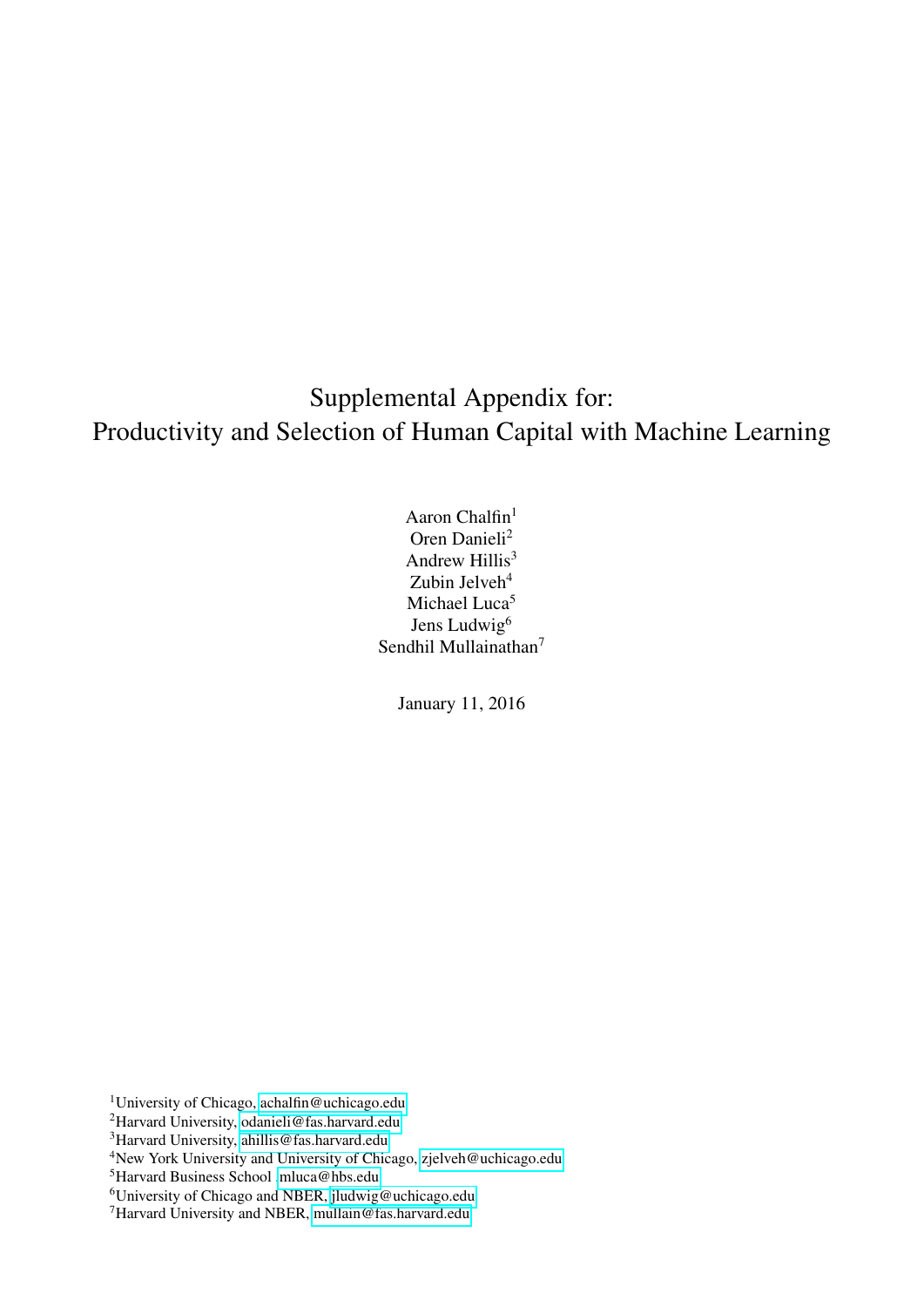# Appendix A - Police Hiring

### 1 Introduction

In this appendix we provide additional details about our data and estimation procedures for predicting future officer performance with the Philadelphia Police Department (PPD) dataset [\(Greene and Piquero, 2006\)](#page-11-0).

We are seeking to identify, using information available at the time a police officer is hired, which officers are most likely to engage in serious misconduct on the job in the future. In this application our proxy for serious misconduct refers to one of the following:

- 1. An incident leading to the provision of departmental discipline
- 2. An internal investigation
- 3. An off duty incident
- 4. An officer-involved shooting
- 5. Other misconduct
- 6. A citizen complaint for lack of service
- 7. A citizen complaint for physical abuse
- 8. A citizen complaint for verbal abuse

One limitation of the dataset we have available for analysis is that for many of these measures (such as physical or verbal abuse, or lack of service) the dataset captures allegations rather founded complaints. Another limitation is that it does not distinguish between police shootings that are founded versus unfounded.

For the analysis, we use data collected from the PPD on all 1,949 officers hired from 17 police academy cohorts between 1991-1998. While the available predictors are measured at the time the officer is hired, outcome variables are measured at a single point in time in 2000 and capture whether an officer has ever been accused of the above types of misconduct, but do not capture the *number* of misconduct accusations. For an outcome like a police shooting which is relatively rare, the binary indicator is likely to be highly correlated with the count of incidents. However, for an outcome like verbal abuse which is more common, the available data cannot be used to identify the most troublesome officers among the class of accused officers. Given this limitation, the number of events we estimate that could have been abated with the use of a prediction model is a lower bound.

## 2 Descriptive Statistics

We begin with a description of the incidence of each type of misconduct among the 1,949 officers in our sample — the means for each of these binary variables are presented in Table [1.](#page-12-0) These descriptive statistics provide the base rate against which our predictive model can be compared. Across all 17 academy cohorts, misconduct allegations are relatively rare, though they are naturally more common among the older cohorts which have the longest observation period and are less common among the most recent cohorts for whom on-the-job behavior is observed only for 1 or 2 years.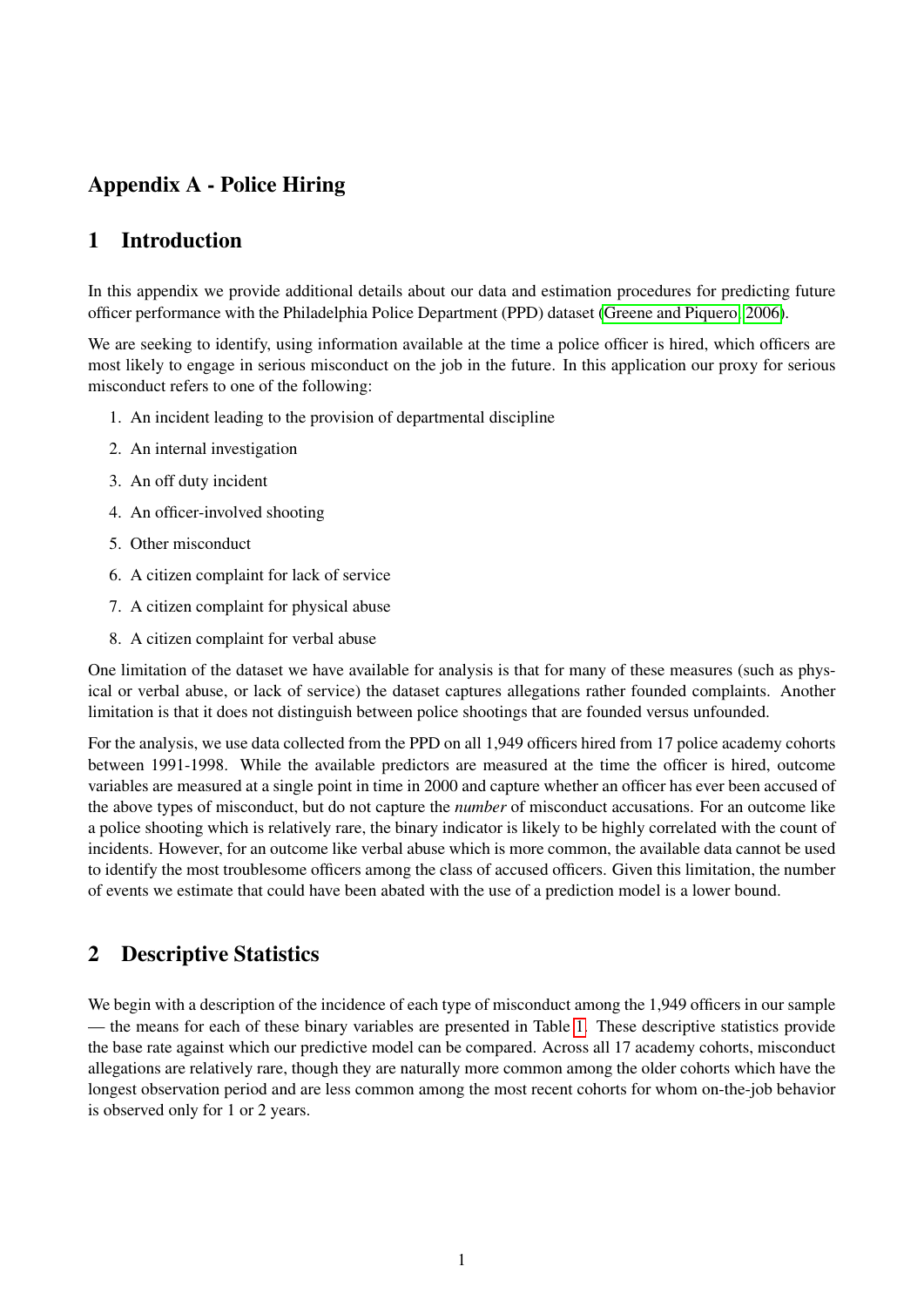### 2.1 Outcome Variables

Overall, the most common type of complaint is for physical abuse (17 percent), followed by verbal abuse (10 percent), and lack of service (8 percent). It is worth noting that these are incidents that are made known to the police department when a citizen complains. It is easy to imagine that verbal abuse might in fact be the most common type of misconduct but might be less likely to be reported by citizens to the department. If citizen reporting is systematically related to officer characteristics, then our model would understate the risk of the most serious officers relative to the least serious officers. Officer-involved shootings (5 percent) and, to a lesser extent, off-duty incidents (10 percent) may provide a less confounded outcome to study as these incidents are far less sensitive to citizen reporting.

### 2.2 Predictors

The decision we are interested in informing is whether the PPD should have hired a given officer in the first place. While PPD has broad discretion over which officers to hire, once an officer is hired, and particularly once an officer completes a probationary period, it is comparatively difficult to terminate an officer. Hence we focus on factors that are known to PPD at the time of the hiring decision. The data are fairly rich and capture basic demographics (though we exclude race from the prediction model), prior military experience and work history including involuntary separation, prior drug use and criminal involvement and outcomes of polygraph testing. Table [2](#page-13-0) shows summary statistics for the predictors used in our machine learning model.

Officers who are eventually hired are, on average, 27 years old at the time they apply to work as a Philadelphia police officer; 55 percent are nonwhite and one third are female. Seventeen percent of officers have served in the military and 2 percent are current members of the U.S. military reserve. Nearly all officers are registered to vote in Philadelphia, which reflects the fact that the city has a residency requirement in place for new officers. Officers have, on average, 13 years of schooling and have held an average of 5 prior jobs. Sixty-eight percent of officers have been unemployed in the past and over one quarter have been dismissed or fired. The majority of officers have never been arrested (84 percent), been a defendant in a criminal case (94 percent), been convicted of a crime (96 percent) or placed on probation pr parole (97 percent). Nearly half of officers report prior drug use but 100 percent of the drug use that officers reported during the hiring stage involved use of marijuana. The failure rate for polygraph tests was 28 percent for the sample.

# 3 Prediction Procedure

The features of standard econometric methods that make them less than ideal for purposes of generating accurate out-of-sample predictions are overcome by new methods in computer science and, in particular, the field of machine learning. Methods such as regularized (penalized) regression seek to balance the objectives of minimizing prediction bias and variance by minimizing a loss function that includes both in-sample fit and a term that penalizes more complex models that tend to increase variance when predicting out of sample. Similarly methods like tree-based classifiers make it possible to fully exploit increasingly rich data sources and to better understand the complicated interactions and non-linear relationships between large numbers of predictive factors.

A key lesson from the field of machine learning is that combining diverse signals can greatly improve prediction accuracy. For example the method of "ensemble training" [\(Hastie et al., 2009\)](#page-11-1) involves generating a prediction model that combines multiple prediction models, including models that may capture limited signal and so have relatively weak predictive power when taken on their own. Previous research shows that the strength of the ensemble prediction model is enhanced when there is relatively more diversity in the underlying prediction models that are drawn upon [\(Kuncheva and Whitaker, 2003;](#page-11-2) [Sollich and Krogh, 1996\)](#page-11-3). The same logic applies to prediction models that are able to draw on diverse sources of data, each of which may be limited in its own way but by combining different data sources multiple types of signal can be combined and brought to bear on the prediction problem.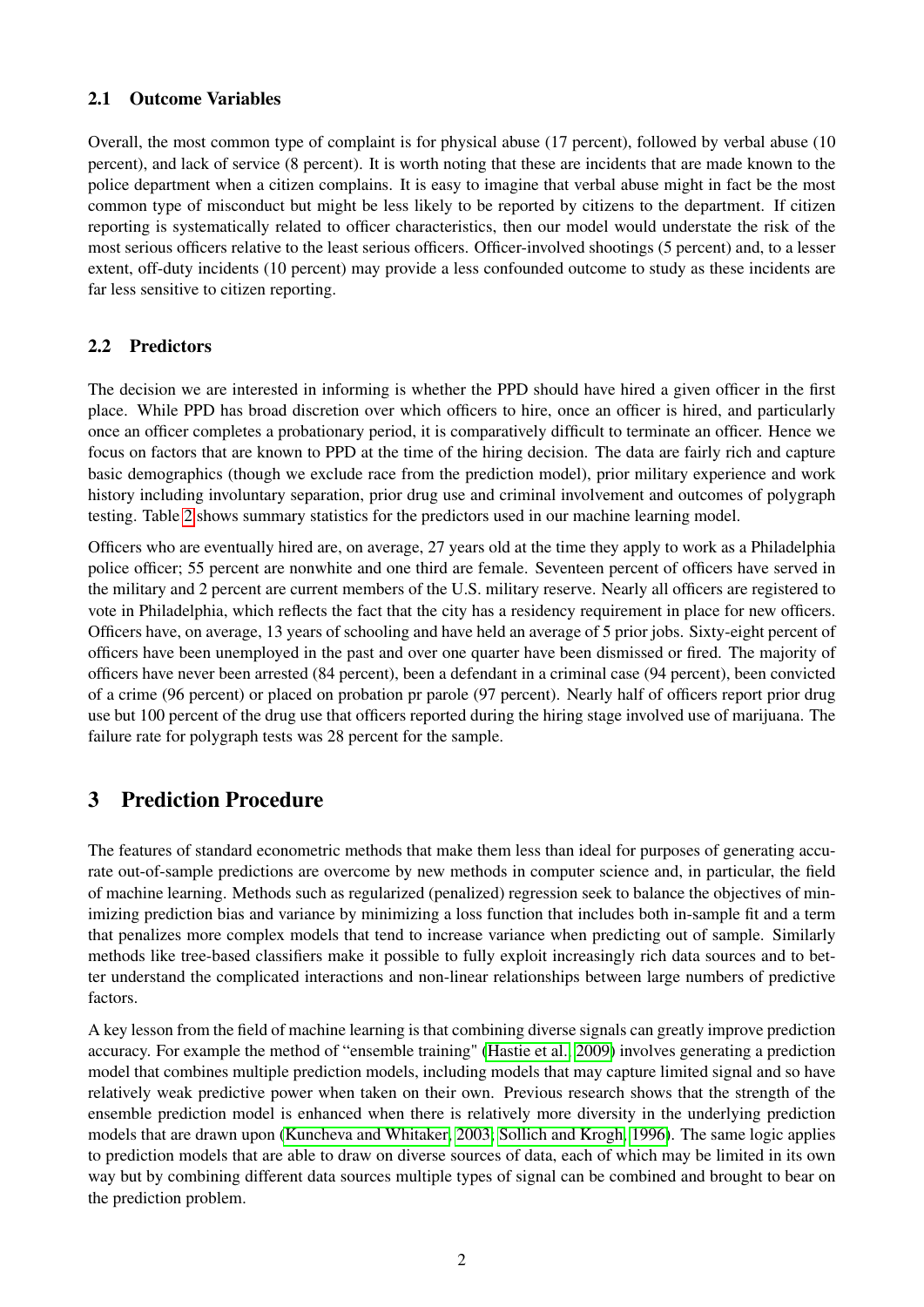Recent work has demonstrated the success of ensemble decision-tree methods such as random forest and the related stochastic gradient boosting [\(Caruana and Niculescu-Mizil, 2006\)](#page-11-4). Decision trees are nonparametric prediction models which split the input space of predictors into a set of rectangles where the splitting decision at each non-leaf node in the tree is based on a criterion such as squared loss. Each non-leaf node in the tree represents and if-then decision. A prediction can be generated for a new data point by dropping it down the tree and following the if-then decision path to a leaf node. The predicted value is a function, typically the mean for regression and majority vote for classification, of the outcome values of the subset of data points in the training set which ended up in the leaf node. One downside of decision trees is that they can be unstable; that is, the structure of these trees can vary considerably depending on slight chance changes to the dataset used to build the tree. To address this problem random forest builds many trees, where each tree is trained on a different bootstrapped sample of the original data and splitting decisions in tree nodes are based on a randomly sampled subset of the potential predictors. The final prediction model is a weighted average of the individual trees. These techniques help reduce model variance and prevent over-fitting.

Similar to random forest, gradient boosting [Mayr et al.](#page-11-5) [\(2014\)](#page-11-5) also grows an ensemble of trees but a key difference is that trees are developed sequentially. Intuitively, boosting works by iteratively upweighting difficult to predict data points. At any iteration  $t$ , the focus of a boosting algorithm is shifted to the mispredicted data points in the previous  $t - 1$  iterations. In the case of gradient boosting with a squared error loss function, each subsequent tree is essentially built to fit the previous trees' residuals. The estimator for the full model at any particular iteration is a weighted sum of all previous trees. The results reported here are from a set of gradient boosted tree models built for each misconduct outcome.

Given a response y and a set of predictors  $x_1$  to  $x_k$ , the number of trees T, and a desired loss function (e.g. squared error for regression or Bernoulli deviance for classification), the gradient boosting algorithm works as follows:

Set initial guess to a constant value

For  $t = 1, ..., T$ 

- 1. Evaluate the gradient of the loss function at each point to construct a new response
- 2. Fit a regression tree with  $K$  terminal nodes to the new response
- 3. Compute new predictions for each terminal node
- 4. Add the new tree to the ensemble at the learning rate  $\gamma$

The number of terminal nodes K determines the number of interactions  $(K - 1)$  allowed. Over-fitting can be avoided by reducing the influence of each new tree on the output of the model via a small value for  $\gamma$  in step 4, building short trees, randomly sampling a subset of the data in each iteration at step 2 to reduce prediction variance, and limiting the number of trees built. We select the optimal values for T,  $\gamma$ , and K via five-fold cross-validation.

## 4 Results

In this section we provide additional detail describing the results of our prediction models as well as statistical tests used to evaluate the quality of these models. We evaluate model quality using two benchmarking procedures: 1) a test of precision in the top decile of our prediction model relative to the departmental ranking established by PPD and 2) a counterfactual exercise in which we replace the officers who we identify as being *a priori* at greatest risk to commit misconduct with officers in the middle of the distribution.

In making these comparisons there is an implicit assumption that the PPD's ranking procedure was established solely to minimize misconduct. This may not be the case in practice, which as we note in our main paper text could lead to the problem of *omitted payoff bias*. However as we argue in the paper, recent public debates about officer misconduct make clear that there is no additional amount of police-officer productivity that the public is willing to tolerate in exchange for overlooking officer misconduct. In some sense the public's preferences over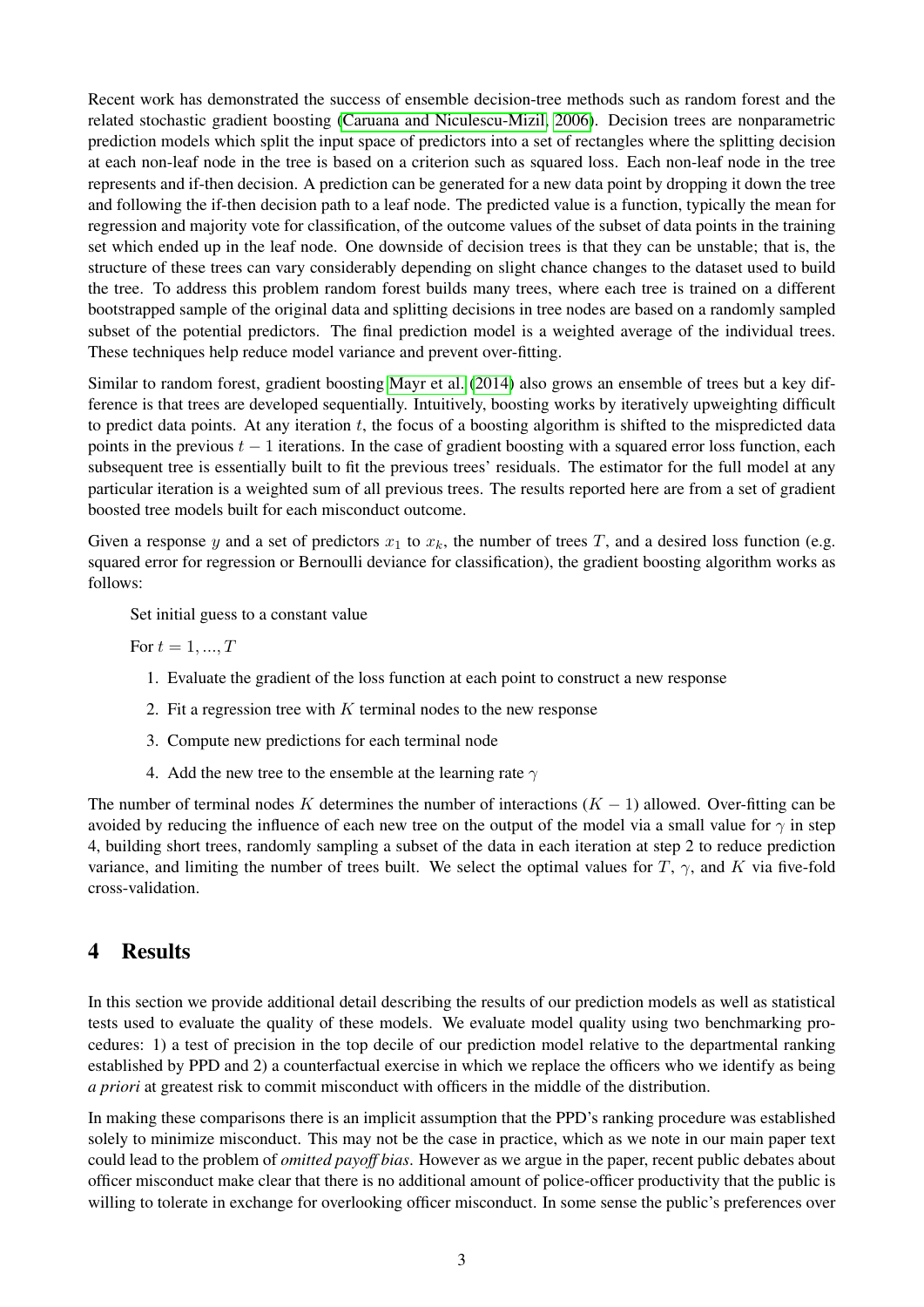police behavior seems to be lexicographic. Unfortunately the dataset we have available to us does not include any direct measures of "positive" officer productivity, so we cannot compare whether selecting officers based on ML predictions of misconduct yields a pool of officers with lower values of other productivity measures compared to PPD's current hiring system. This type of exercise, which would require different (and more) data, would be a valuable topic for future research.

#### 4.1 Prediction Accuracy

Following standard practice in the machine learning literature, we report precision for each model — the proportion of officers in a given subsample of the data who actually commit misconduct. The advantage of focusing our attention on precision, one of several available metrics for assessing model quality, is that it is explicitly related to the decision a policymaker needs to make – which potential officers should the police department hire? We compute precision for each outcome by taking a weighted average of the class-level precision where the weights are equal to proportion of all officers in the top decile of a particular class. Table [4](#page-15-0) shows that while neither ranking is highly predictive of misconduct, the machine learning ranking outperforms the PPD list across most outcomes and, as such, represents an improvement relative to the status  $\rm{quo.}^1$  $\rm{quo.}^1$ 

#### 4.2 Precision

In order to establish that our prediction model is superior in identifying misconduct to the departmental ranking established by PPD, we motivate a formal test that compares precision between the two models. We focus here on a comparison of the top decile of predictions generated by our ML model and PPD's internal ranking.<sup>[2](#page-4-1)</sup> Complicating this test is the fact that officers are independently ranked within 17 different academy classes and so, using the PPD ranking, we can only compare officers within but not between academy classes. We could test the null hypothesis that precision for the two models is equal for each academy class-outcome cluster but that would result in a series of severely underpowered tests as a given decile for an academy class-outcome cluster will consist of between 10-20 officers. Instead, we generate a stacked dataset in which, for a given outcome, we jointly test precision for all officers, conditional on academy class fixed effects that allow the base rate to vary by class. The test is outlined in model (1) below:

$$
Y_{ij} = \alpha + \beta D_{ij} + \phi_j + \varepsilon_{ij}
$$
 (1)

In (1),  $Y_{ij}$  is a binary indicator variable indicating whether officer i in academy class j committed a particular type of misconduct. Each observation comes from either the top risk decile of either predictions from our ML model or in the PPD ranking.  $D_{ij}$  is a dummy variable indicating whether the observation is found in the ML ranking or the PPD ranking and  $\phi_i$  are academy class fixed effects which allow each class to have a different base rate.  $\beta$  tests the null hypothesis that  $\overline{Y}$  is equal between the ML and PPD samples. Because some officers (typically around 6 percent) will be in the top decile in both our ML model and the PPD ranking, we cluster standard errors on the officer to account for the fact that these are not completely independent samples.<sup>[3](#page-4-2)</sup>

Results for this exercise can be found in Table [4.](#page-15-0) In the table, we provide precision at the top decile for both the ML model and the PPD ranking. Asterisks on the difference correspond to the significance of the result. Because the sample size across academy classes is fairly small (N 195), only two of the differences are significant at conventional levels — physical abuse ( $p < 0.05$ ) and verbal abuse ( $p < 0.10$ ). However, results for

<span id="page-4-0"></span><sup>&</sup>lt;sup>1</sup>We also report the area under the curve (AUC) (Table [3\)](#page-15-1) for the machine learning and PPD-generated risk rankings. The AUC can be interpreted as the probability that a randomly chosen officer with a misconduct will be predicted to be riskier than a randomly chosen officer without a misconduct. An AUC of 0.5 indicates that the ranking does no better than chance in discriminating between the two cases.

<span id="page-4-1"></span> $2$ The difference in precision between the two models is, in fact, greatest at the top decile compared to the nine other deciles. We argue that it is sensible to focus on the top 10 percent of the distribution which is where an outsize amount of misconduct occurs.

<span id="page-4-2"></span><sup>&</sup>lt;sup>3</sup>In practice, due to the relatively small amount of overlap between the two samples, clustered and OLS standard errors are approximately identical.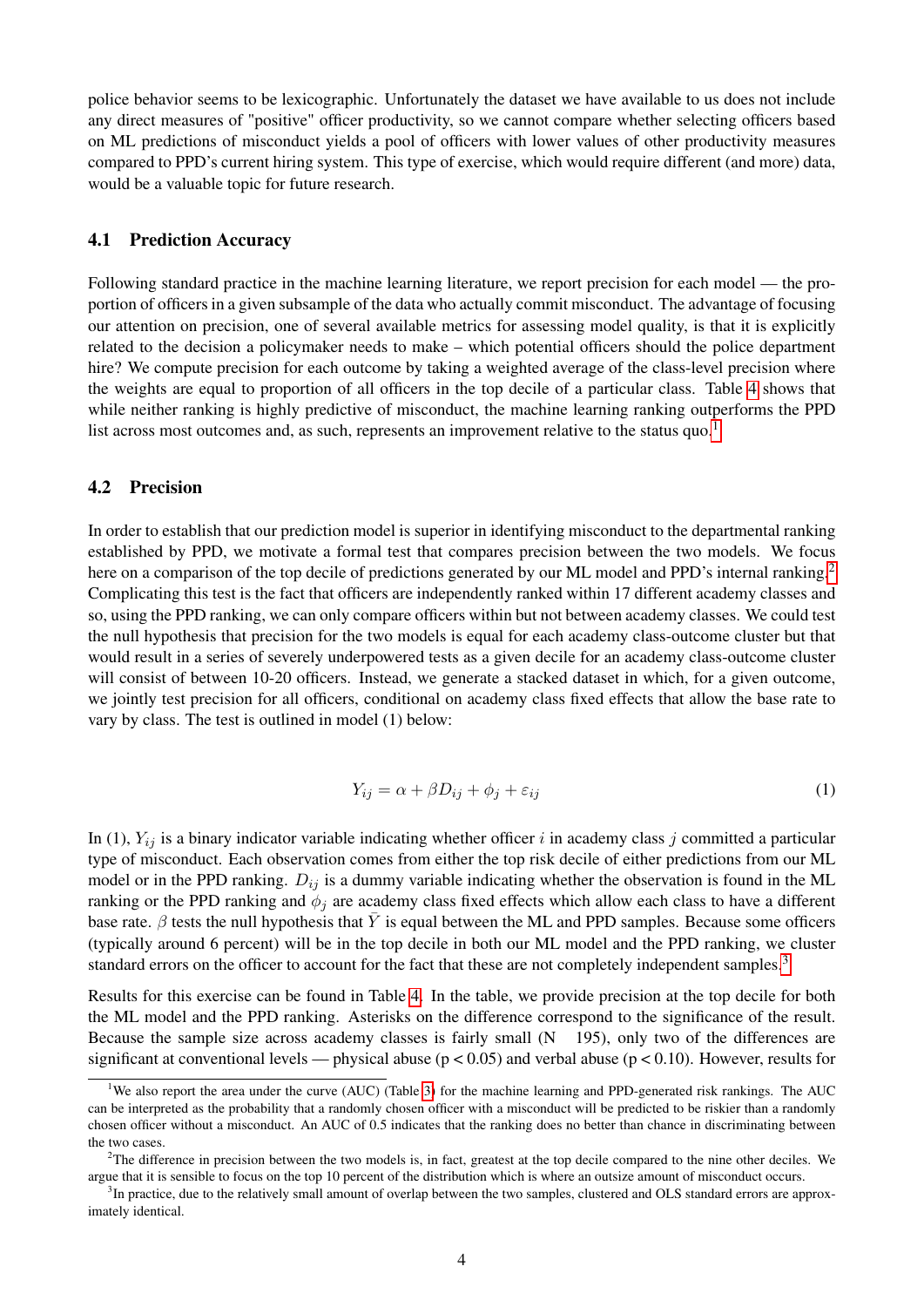all eight outcomes indicate that precision is higher for the ML model than the PPD ranking and p-values for several outcomes (internal investigations, off duty incidents and shootings) are below 0.15.

In order to provide an omnibus test for the equality of precision between the two models that is sufficiently wellpowered, we pool across all outcomes in a single model that stacks outcomes for each officer in each academy class-outcome cluster, conditioning on interacted academy class × outcome fixed effects — thus allowing the base rate to differ by both academy class and outcome. This test is a natural extension of the test motivated in (1) except here we add an additional index,  $k$ , for the different outcome variables.

$$
Y_{ijk} = \alpha + \theta D_{ijk} + \rho_{jk} + \epsilon_{ijk} \tag{2}
$$

In (2),  $\rho_{jk}$  are now academy class  $\times$  outcome fixed effects and  $\theta$  tests whether  $\bar{Y}$  differs across all outcomes. Results for this model are presented in the row entitled "stacked" in Appendix Table XX. Here, the raw difference in precision is 4.5 percent indicating that, within the top decile of the data, averaging across the 8 outcomes, the ML model correctly identifies nearly 5 percent more officers who have committed some type of misconduct than the PPD ranking. The result is significant at  $p < 0.001$ .

#### 4.3 Changes in Misconduct

After establishing that our algorithm outperforms the PPD list at the top of the risk distribution in identifying a greater number of misconduct events, we next test whether use of the machine learning model could have reasonably led to a reduction in misconduct. To do so, we perform the following deselection exercise. We replace the top 10 percent of riskiest officers with a sample of officers drawn from the middle of the risk distribution in each academy class for both the PPD and machine learning list. We then compare the percentage change in misconducts between the new pool of officers versus the status quo. Figures [1,](#page-16-0) [2,](#page-16-1) and [4](#page-17-0) show these results when the riskiest officers are replaced by those in the middle 33 percent, 50 percent, and 66 percent of the risk distribution, respectively. For nearly all outcomes and risk ranges, replacing risky officers using the machine learning ranking results in a reduction in misconducts. Replacement using PPD rankings tends to lead to an *increase* in misconducts.

To test whether these results are significant we use a bootstrapping procedure where, for each risk range, we perform the deselection exercise 1,000 times, resampling with replacement from the middle  $X$  percent of the risk distribution. Table [5](#page-18-0) shows that when replacing with the PPD-generated list there is no significant change in the number of misconducts when compared to the status quo. For the machine learning list, there is a significant reduction in departmental discipline, physical abuse, verbal abuse, shooting, and other outcomes. The strength of the significance is stronger for departmental discipline and verbal abuse than for physical abuse, shooting and other outcomes.

#### 4.4 Task Confounding

One potential concern with our approach is that we may confuse each person's contribution to productivity (misbehavior) from the contribution of the setting or job assignment — we refer to this problem as task confounding. Imagine, for instance, that PPD assigns its highest-rated officers to the most challenging beats in the city. This would create a relationship between each officer's unobservables and the outcome and would lead us to understate the predictive accuracy of the PPD's ranking system relative to that of the algorithm.[4](#page-5-0)

To test for possible task confounding we exploit the fact that PPD assigns all new officers during their first year on the job (their probationary period) to similarly high-crime areas. So for the latest academy cohorts in our sample (those who started in 1998) the majority of time spent before the end of the study period in 2000 will be spent in essentially the same job assignment. More generally, the later the academy cohort, the less opportunity there is for this sort of task confounding. As a result, under the null hypothesis of task-confounding, the algorithm's advantage over PPD's system should be smaller for more recent cohorts.

<span id="page-5-0"></span><sup>&</sup>lt;sup>4</sup> Figuring out the optimal way to assign officers to beats is beyond the scope of this exercise but we note that this may well be a first order issue in minimizing police misconduct.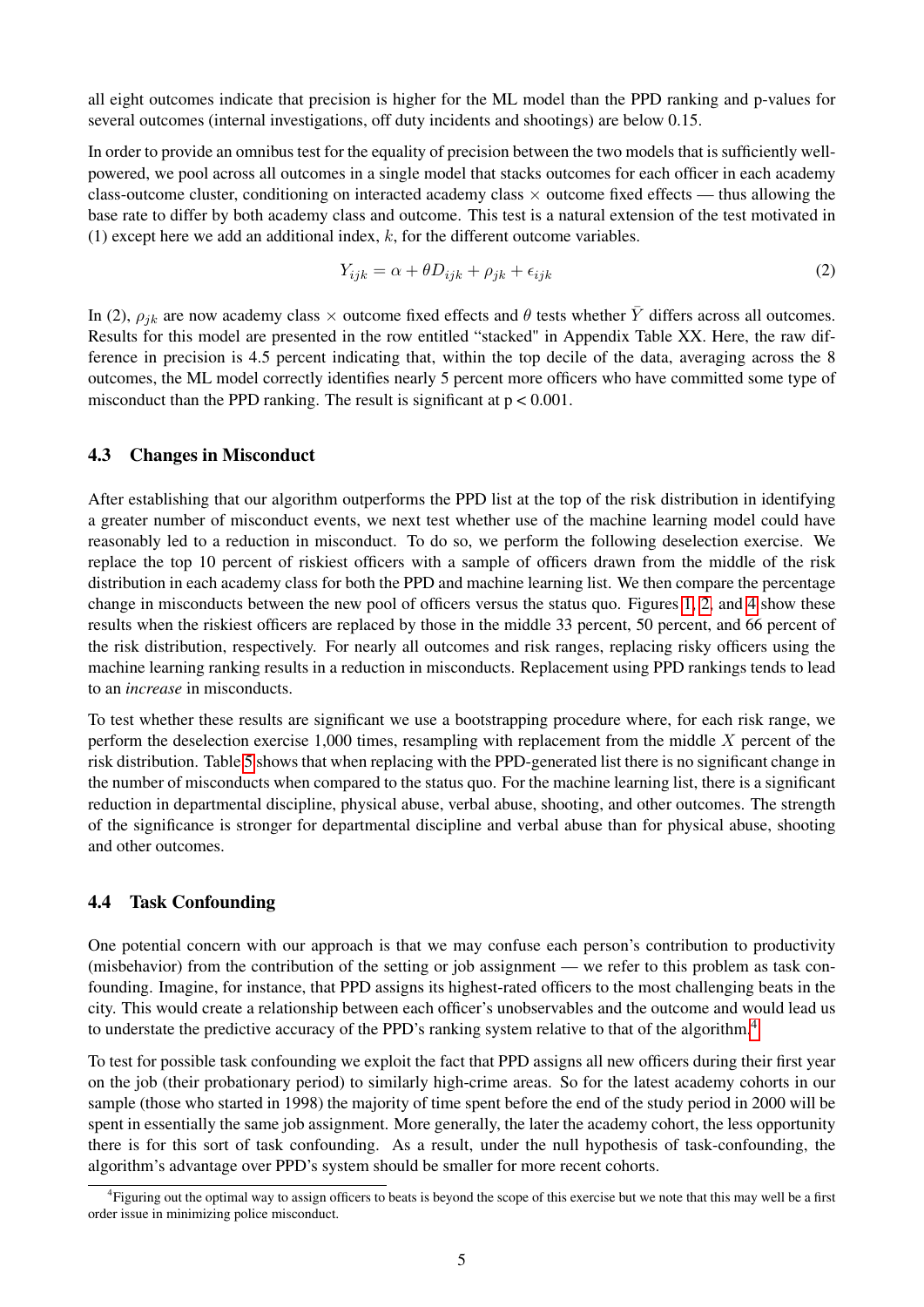We perform two tests of task confounding of the following form:

$$
Advantage_{co} = \beta_0 + \beta_1 class + \beta_2 outcome \tag{3}
$$

In the first test,  $Advantage_{co}$  is defined as  $\triangle_{ML} - \triangle_{PPD}$  where  $\triangle_j$  is the percent change in the number of officers committing misconduct  $o$  in academy class c when the top risk decile is replaced by officers in the middle of the risk distribution using risking ranking  $j \in \{ML, PPD\}$ , class is a time trend ranging from 1 to 17 and *outcome* is a set of indicators for misconduct type. For the second test,  $Advantage_{co}$  is defined as  $ML_{prec} - PPD_{prec}$  where  $j_{prec}$  is the precision in the top decile for risk ranking j. If  $\triangle_{ML} < \triangle_{PPD}$  $(ML_{prec} > PPD_{prec})$ , then the algorithm is outperforming the police's ranking and a positive (negative) coefficient on class implies that this advantage is decreasing over time, consistent with task confounding.

We estimate the significance of  $\beta_1$  for the first test via a bootstrap approach where we sample with replacement at the class and outcome level 1,000 times. For each replication we estimate (3) and store up the value of  $\beta_1$ and use the empirical distribution to assess significance. The first two columns of Table [6](#page-18-1) show that there is no evidence that the algorithm systematically outperform the police rankings for earlier than late cohorts when the deselection exercise sampling is performed with the middle 60 percent of the risk ranking. Results are equivalent for the other risk ranges. For the second test, we alter our bootstrap approach where we sample with replacement the entire dataset 1,000 times and estimate the precision for the machine learning and PPD lists at the class and outcome level. We estimate (3) and examine the distribution of  $\beta_1$ . The last two columns of Table [6](#page-18-1) again reveal no evidence that our algorithm performs better for earlier than later cohorts.

#### Appendix B - Teacher Tenure Decisions

#### 1 Introduction

Our goal is to identify which teachers will best serve students. The primary outcome of interest is student performance on test scores. The standard way in which economists and policymakers pursue this objective is to develop a "value-add" measure—a score that reflects the effect a teacher has on a student's test scores relative to the average effect of all teachers.

Assume student i's test score is a function of some observable student characteristics  $X_i$  and section characteristics,  $X_s$  (for example, the prior test scores of students in her class). That is, we have:

$$
Y_i = \beta X_i + \Gamma X_s + \varepsilon_{is} \tag{4}
$$

Here  $\varepsilon_{is}$  captures other influences on student test scores apart from student and class characteristics. In particular, we will assume it includes a variable  $\tau_s$ , the causal effect of that student's teacher on her test scores (relative to the average effect teachers have on students of this type) and other sources of noise,  $\nu_{is}$ :  $\varepsilon_{is} = \tau_s + \nu_{is}$ . Since a teacher has many students, we can estimate  $\tau$  with  $TVA$ , the mean of the residuals from the equation above.[5](#page-6-0)

<span id="page-6-0"></span><sup>&</sup>lt;sup>5</sup>This assumes that  $\tau_s$  is orthogonal to  $X_s$  and  $X_s$ , an assumption that has been shown to be wrong. However, as most of the variation comes from within sections, this only mildly affects the estimation of the model.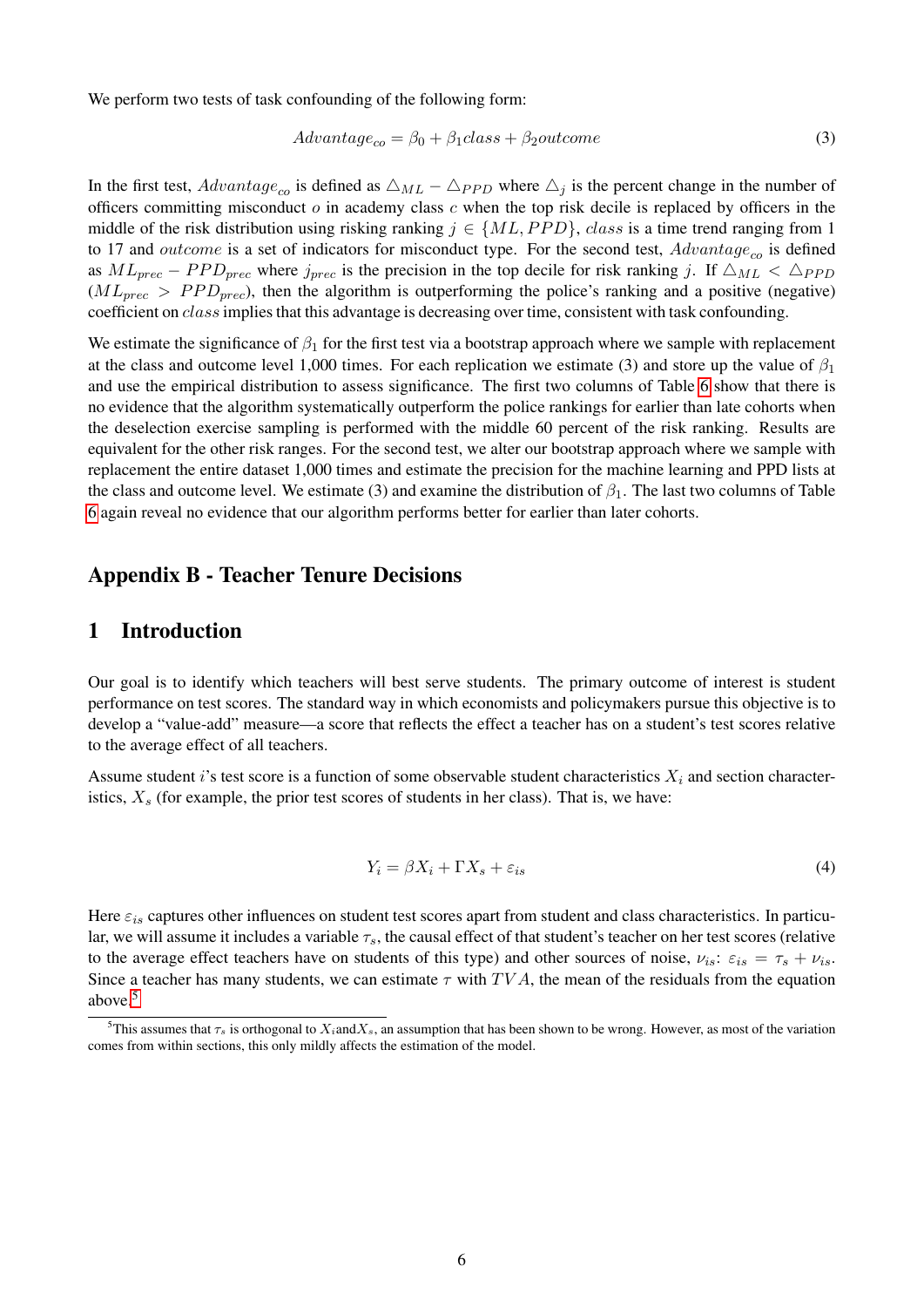$$
TVA = \frac{1}{N} \sum_{i} Y_i - \hat{Y}_i
$$
\n<sup>(5)</sup>

$$
= \frac{1}{N} \sum_{i} \beta X_{i} + \Gamma X_{is} + \varepsilon_{is} - \beta X_{i} - \Gamma X_{s}
$$
\n
$$
\tag{6}
$$

$$
=\frac{1}{N}\sum_{i}\varepsilon_{is} \tag{7}
$$

$$
= \tau + \frac{1}{N} \sum_{i} \nu_{is} \tag{8}
$$

We now have a measure of teacher effectiveness, TVA, which includes (1) a true measure of teacher value-add,  $\tau$  and (2) some noise,  $\frac{1}{N} \sum_{i} \nu_{is}$ . Two challenges arise:

- 1. Bias Can we show that  $E[\nu|\tau] = 0$ ? That is, are TVA measures unbiased on average?
- 2. Noise Can we minimize  $E[(TVA \tau)^2]$ ? That is, can we reduce the noise in the estimate?

Most research has focused on (1), but (2) is very important if we want to rely on TVA as a measure of an individual teacher's effectiveness - for performance pay or teacher selection, for example.

### 2 Prior Work

We focus here on progress made by [Kane et al.](#page-11-6) [\(2013\)](#page-11-6) using data from the Measures of Effective Teaching Project and [Chetty et al.](#page-11-7) [\(2014\)](#page-11-7) using administrative data from a large urban school district.

#### 2.1 Investigating Bias

Kane et al. focus on answering (1) above. Their data also come from the MET project. The main part of the project lasted two years. Kane et al. develop measures of TVA from the first year of the project. They then validate these measures in the second year, for which teachers were randomly assigned to classrooms. They find that their measure is an unbiased predictor of teacher contributions to student test scores in the second year.

[Chetty et al.](#page-11-7) [\(2014\)](#page-11-7) use a quasi-experimental research design and IRS data to show that the bias in similar teacher-value add measures is very small. The authors leverage teacher movements between schools in their research design. They show that on average, test scores in the relevant grade level of the new school shift as predicted by the change in teacher value add caused by the teacher's move. Moreover, conditional on prior test scores, TVA is almost uncorrelated with previously unobserved variables from IRS data about students' parents.

#### 2.2 Handling Noise

Both papers handle noise in a similar manner. They use "shrinkage" of the estimators to reduce noise. Specifically, they use a lag model and regress  $TVA$  in year t on  $TVA$  in prior years.

$$
TVA_t = \sum_k \beta_k TVA_{t-k} \tag{9}
$$

The intuition is that TVA as measured in any given year will include noise, but by obtaining fitted values from a regression including prior years, we will reduce the noise uncorrelated across years.<sup>[6](#page-7-0)</sup> The regressions

<span id="page-7-0"></span> ${}^{6}$ [Kane et al.](#page-11-6) [\(2013\)](#page-11-6) also add teacher observational scores, experience and degree status.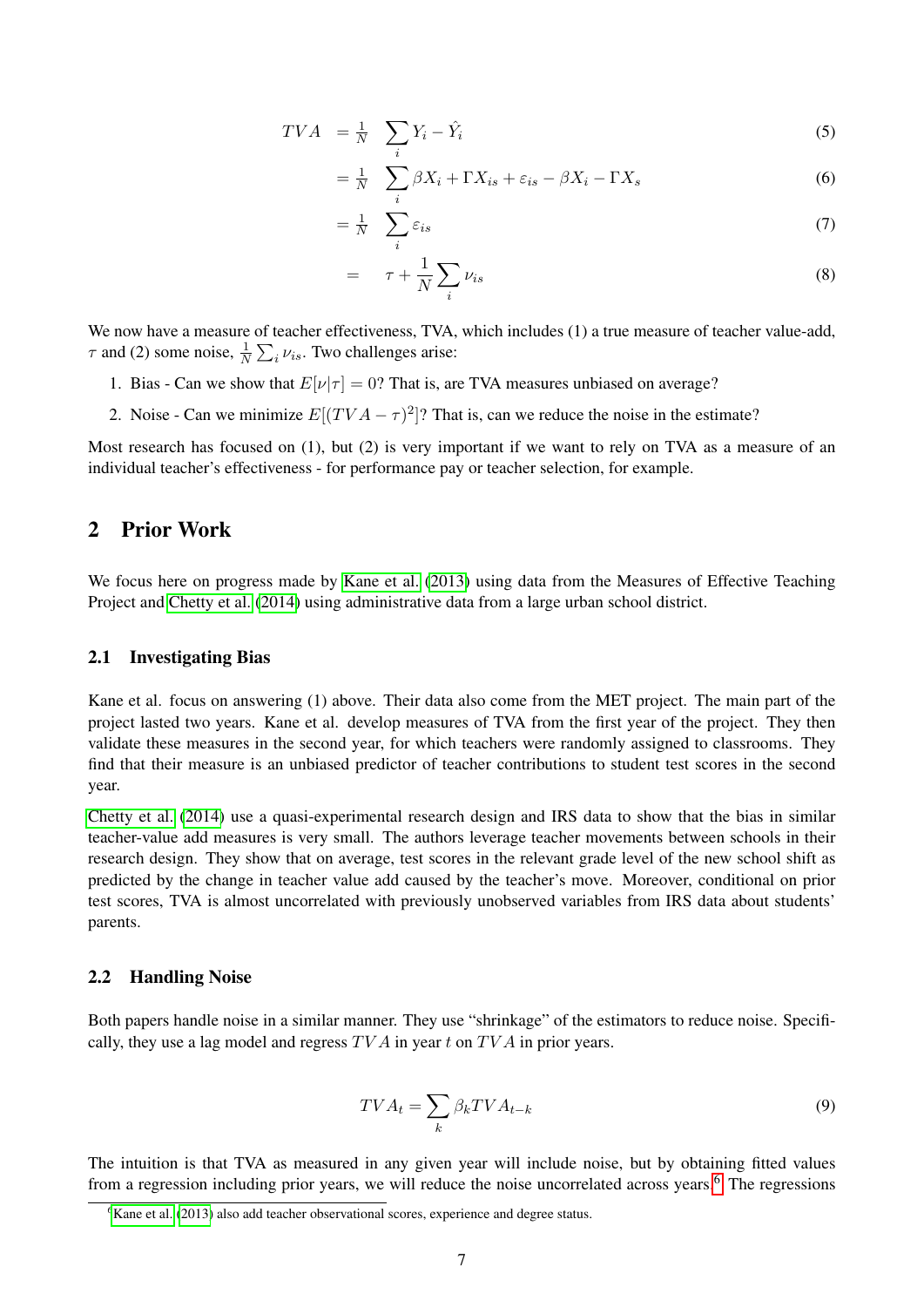produce coefficients significantly smaller than one. The fitted values can then be used as predictors for future TVA.

### 2.3 Gaps

While these papers establish that TVA is unbiased, their estimates of TVA still contain significant noise. This is evident from the reliability statistics reported in Chetty et al. (2014) and in a companion paper to Kane et al., [Mihaly et al.](#page-11-8) [\(2013\)](#page-11-8). Their findings suggest that using just one year, about half of the variation in TVA still comes from noise. Our calculations confirm this as well. This implies that the chances of a teacher truly at the bottom p percentile of TVA obtaining a predicted TVA score above the median is approximately  $p$ . For example, a teacher actually in the bottom 25th percentile of TVA would have roughly a 25% chance of being ranked above the 50th percentile.

These shortcomings are vexing for policy makers interested in using TVA to make decisions about individual teachers. Below, we outline how our approach with machine learning helps solve the problem of noise and produce predictions that can deliver better results for students.

# 3 Data

Our data come from the Measures of Effective Teaching (MET) project. The project collected potential indicators of teacher quality over two years and implemented a randomized controlled trial in the second year (AY 2010-2011) to validate them.

The data include student test scores; surveys of students, teachers, and principals; expert ratings of videos of teachers in the classroom; and assessments of teacher curriculum knowledge. We have tried different levels of aggregation of the data, but they did not seem to influence the results.

Six large school districts participated in the project, covering 317 schools, and more than 2,500 teachers from the fourth through ninth grade. Our analysis uses the subset of 4th-8th grade teachers present in both years of the data who participated in the randomized-controlled trial. We develop quality measures at the teachersubject level (i.e. Math or ELA), yielding a sample size of 865 Math teachers and 922 English and Language Arts (ELA) teachers. Note that while our data is very wide (i.e. it has a large number of predictors), it is not very long (i.e. it does not have a very large number of observations).

To predict teacher performance, we use the measure of teacher quality previously validated from the MET data - Teacher-Value Add (TVA). For details on the construction and validation of this measure, see Kane et al. (2013).

# 4 Prediction Procedure

Our goal is to develop robust predictors of teacher performance in the following year. ML techniques allow the data to determine the right tradeoff between bias and variance for maximum predictive accuracy out of sample, allowing us to reduce the noise in measures of performance in the current year. A key element of this process is regularization – a technique that penalizes algorithms for choosing complex functions that likely over-fit the data, while retaining the ability to find signal among a wide set of variables and potential functional forms.

To find the optimal predictor of TVA, we first let the data select the optimal regularization parameter for a standard set of algorithms using 20-fold cross-validation. The algorithms we use include Random Forests<sup>[7](#page-8-0)</sup>,

<span id="page-8-0"></span><sup>7</sup>Random Forests produces its predictions by averaging over the predictions of multiple decision trees. Each tree is produced by searching over a random subset of all possible variables. A decision tree in general is built by iteratively choosing predictors that most separate the data according to an information criterion, constructing "layers" of the tree until some model complexity or minimum information gain is achieved.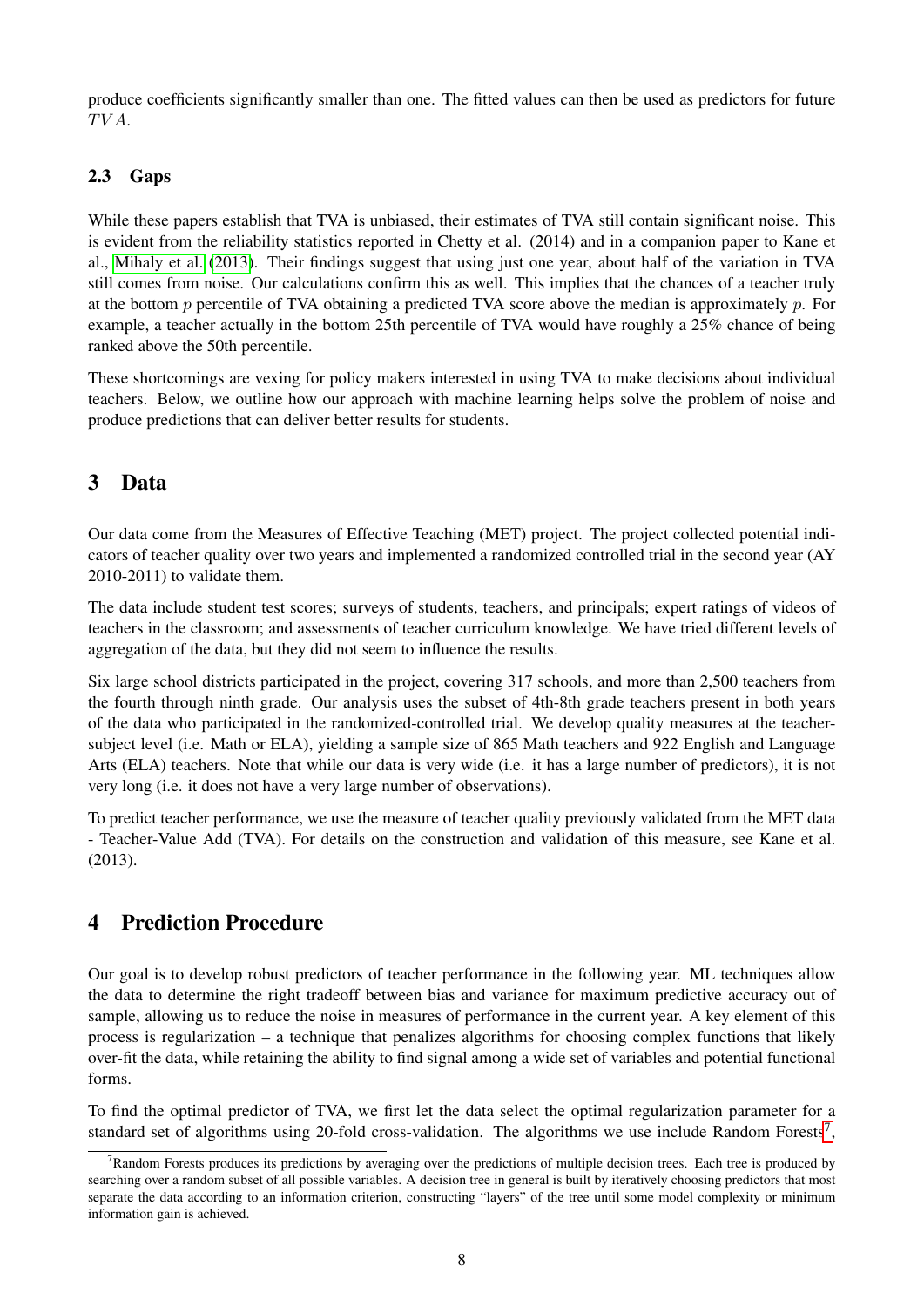Boosted Trees<sup>[8](#page-9-0)</sup>, Lasso<sup>[9](#page-9-1)</sup> and Ridge.<sup>[10](#page-9-2)</sup> The regularized linear algorithms we used performed similarly well and better than algorithms using decision trees.

We focus here on our results from using Lasso as it typically performs well in data sets with similar numbers of variables and observations like ours. Lasso is a form of regularized linear regression that imposes an L1-norm penalty on the coefficients, shrinking most coefficients to zero as a result. The final prediction for each teacher is produced with Lasso trained on a subsample that excludes that particular teacher.

We compare the results from Lasso to results from principal ratings. Principals were asked to rank their teachers relative to other teachers in the same grade/subject on a scale of one to six. We normalize this score to have zero mean and standard deviation of one, so that differences in scores across teachers are not due to differences across principals in the propensity to use high or low numbers on the scale. Put another way, each teacher's rating is relative to other teachers graded by the same principal, but on a scale comparable across principals.

We rank teachers by their predicted performance in 2011 (the following year) according to the Lasso and principal ratings. We then simulate replacing teachers predicted to be in the bottom of the distribution with average teachers (i.e. teachers whose TVA will be 0). We calculate confidence intervals using boot-strap for the difference in performance between the two prediction methods.

# 5 Results

Figure [5](#page-19-0) shows the test score gains from replacing all teachers below particular thresholds of predicted performance for the next year with average teachers in the current year. Figure 1A shows the gains for Math; Figure 1B shows the gains for ELA. We narrow our sample to include only teachers with principal ratings in the data  $(N = 664$  for Math and 707 for ELA).

Both figures demonstrate that the predictions from Lasso outperform the principal ratings across all thresholds. To consider a particular threshold, we compare results from deselecting 10% of teachers. The Lasso model yields test score gains of .0167 $\sigma$  for Math and .0[11](#page-9-3)1 $\sigma$  for ELA<sup>11</sup>. The principal ratings yield gains of .0095 $\sigma$ for Math and .0053 $\sigma$  for ELA. That is, for deselecting 10% of teachers, the predictions produced by machine learning create an improvement of .0072 $\sigma$  for Math and .0057 $\sigma$  for ELA over the principal ratings.

We also compare the performance of the Lasso model to the estimates developed by Kane et al. (2013) from the MET data. The predictions from that model are produced using one lag of TVA and a few teacher characteristics. Deselecting 10% using that model yields a .0138 $\sigma$  gain for Math and .0094 $\sigma$  gain for ELA. The Lasso model thus adds an improvement of .0029 $\sigma$  for Math and .0017 $\sigma$  for ELA over the Kane et al. estimates (roughly 30-40% of the improvements of the Lasso model over the principal ratings). These improvements are nearly statistically significant at the 5% level.

Finally, we compare performance relative to predictions from a model that includes two lags of TVA, similar to estimates produced in Chetty et al. (2014). The Lasso model still improves performance by  $0.0010\sigma$  for Math (95% confidence interval of -.0020 to .0051) and .0004 $\sigma$  for ELA (-.0055 to .0056).

Overall, the machine learning approach outperforms other models in predicting TVA (albeit not always statistically significantly). It is worth noting that these improvements would be expected to increase with more data - for both longer and wider data.

<span id="page-9-0"></span><sup>&</sup>lt;sup>8</sup>Boosted Trees weights multiple trees to form a prediction. In this algorithm, the trees are built sequentially and the data fed to each iteration is re-weighted according to the previous performance on that data.

<span id="page-9-1"></span> $9$ Lasso and Ridge are forms of "regularized" regression, in which the coefficients are chosen to minimize the sum of (1) the squared errors and (2) the size of the coefficients, weighted by a regularization parameter. In Lasso, (2) enters as the sum of the absolute values of the coefficients (the L1 norm). In Ridge, (2) enters as the sum of the squared values of the coefficients (the L2 Norm).

<span id="page-9-2"></span><sup>&</sup>lt;sup>10</sup>For a more detailed explanation of machine learning and the algorithms discussed above, see Abu-Mostafa et al. Learning from Data (2012) and Bishop Pattern Recognition and Machine Learning (2007).

<span id="page-9-3"></span><sup>&</sup>lt;sup>11</sup>Note that these are improvements for all students. For those students whose teacher is replaced, the gains are .167 $\sigma$  for Math and .111 $\sigma$  for ELA.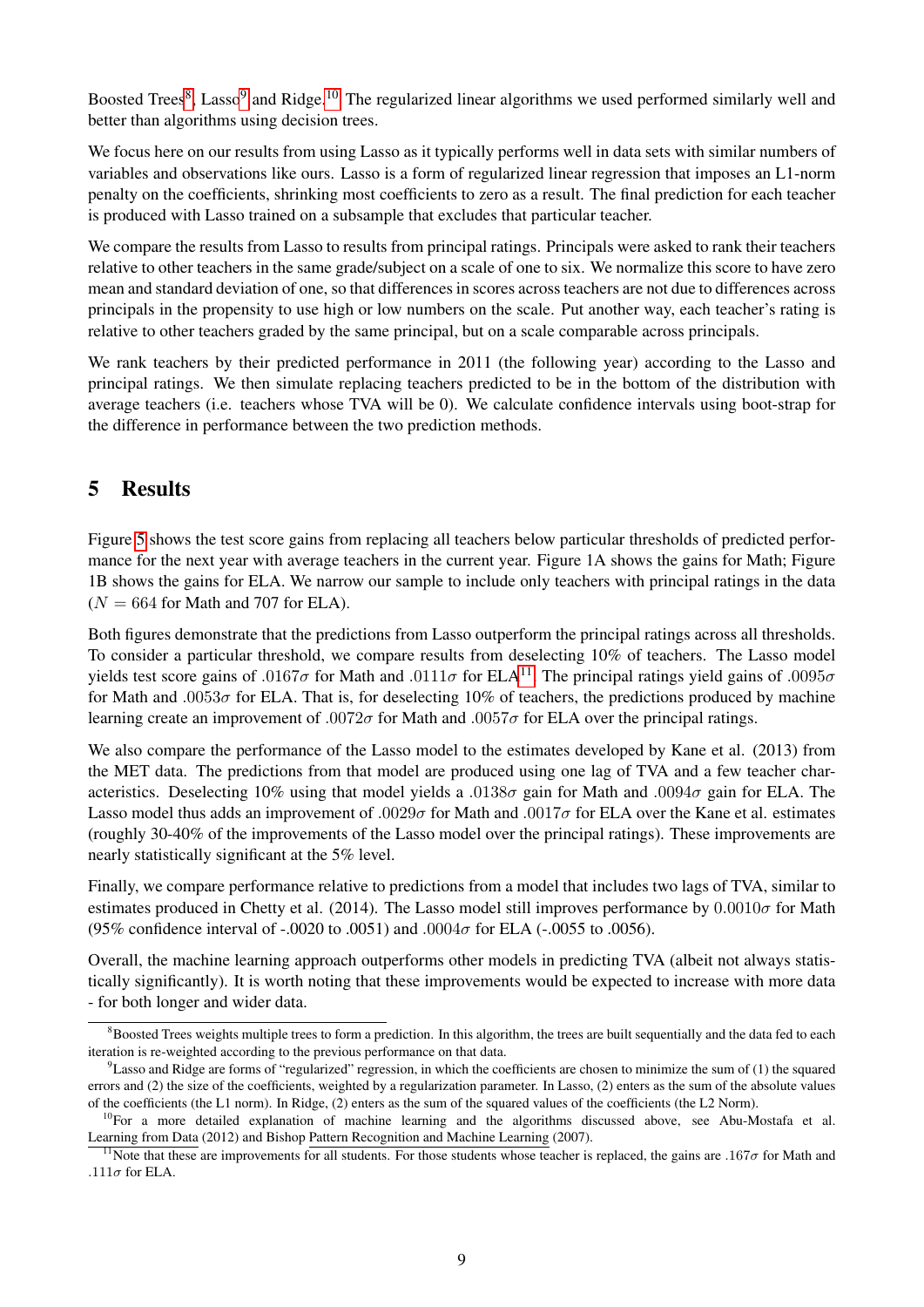For traditional econometric techniques such as OLS, longer data (i.e. higher  $N$ ) will merely reduce the variance of estimated parameters. In contrast, longer data allows machine learning to develop richer models, capturing more nuanced behavior of the data while minimizing the risk of overfitting. In part, this explains why the machine learning approach in this project yielded a linear model. A more complex model would likely need more data. The length of this data set is small relative to most ML projects. For these reasons, longer data would raise the improvement from machine learning over the traditional approach.

Wider data (i.e. more variables) also raises the improvement from machine learning. OLS has a tendency to over fit the data it receives; with more variables, it's possible that OLS will even perform worse by fitting noise within the sample. Regularization in the machine learning approach avoids fitting the noise, while allowing the algorithm to find signal in a wider set of variables. Given results from [Dobbie](#page-11-9) [\(2011\)](#page-11-9), who finds predictive power in personality traits measured by Teach For America, we believe that there is more signal to be found and machine learning is well placed to sort it from noise.

### 6 Cost Benefit Analysis

We compare the cost effectiveness of deselecting teachers with machine learning to another intervention in K-12 education, decreasing class size.

The increase in costs associated with stricter tenure decisions comes from the need to compensate teachers for a system in which tenure is a riskier prospect. [Rothstein](#page-11-10) [\(2015\)](#page-11-10) uses a structural model to estimate this amount. His model shows that to replace the bottom 20% of teachers, we would need a 12% increase in wages to keep the same number of teachers. An approximate required increase in wages for deselecting the bottom 10% is therefore 6%. In AY 2011-2012, the instruction cost per student in US public schools was \$6,706, leading to a required cost increase of \$402 per student.<sup>[12](#page-10-0)</sup>

To calculate the costs of a decrease in class size, we use the same calculation as in [Krueger](#page-11-11) [\(2003\)](#page-11-11) for the STAR experiment. The STAR experiment increased the number of classes by 47%. The average student spent 2.3 years in the experiment. The present value of costs to decrease class size in this example is given by:

$$
PV = C_t + \frac{C_t}{1+r} + 0.3 \frac{C_t}{(1+r)^2}
$$
\n(10)

Based on a total expenditure per student of \$11,014 in AY2011-12 we get that  $C_t = $5177$  and for  $r = .04$ ,  $PV = $11,590.$ 

The STAR experiment yielded an improvement in test scores of .15 standard deviations, implying a cost to benefit ratio of .0129 standard deviations / \$1K. In contrast, deselecting teachers yields a ratio of .0415 for Math and .0276 for ELA. That is, our approximate calculations imply that deselection using machine learning is 2-3 times as cost effective as decreasing class size.

<span id="page-10-0"></span><sup>12</sup>See [https://nces.ed.gov/programs/coe/indicator\\_cmb.asp](https://nces.ed.gov/programs/coe/indicator_cmb.asp)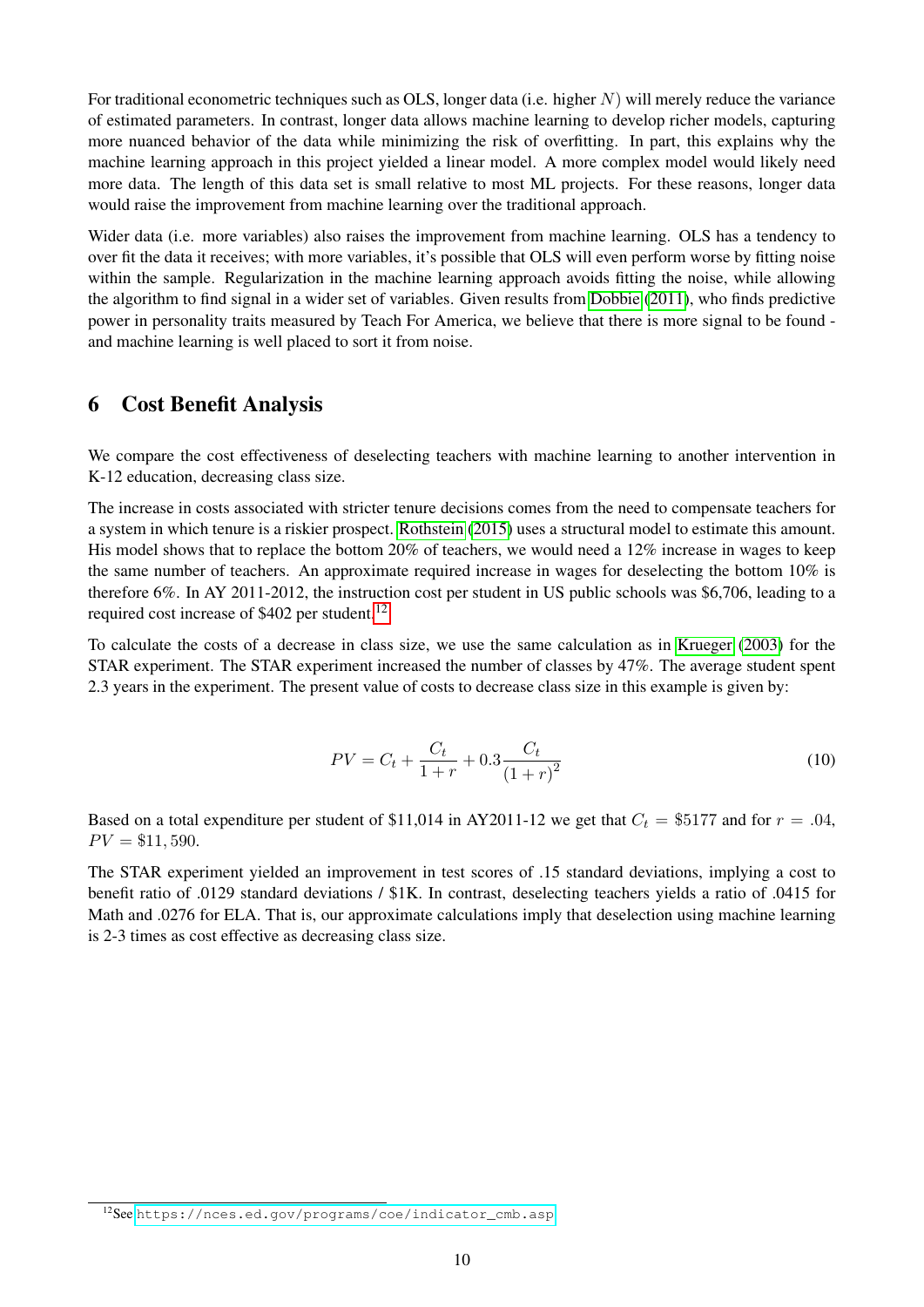### References

- <span id="page-11-4"></span>Caruana, Rich and Alexandru Niculescu-Mizil, "An empirical comparison of supervised learning algorithms," in "Proceedings of the 23rd international conference on Machine learning" ACM 2006, pp. 161– 168.
- <span id="page-11-7"></span>Chetty, Raj, John N Friedman, and Jonah E. Rockoff, "Measuring the Impacts of Teachers I: Evaluating Bias in Teacher Value-Added Estimates," *American Economic Review*, 2014, *104* (9), 2593–2632.
- <span id="page-11-9"></span>Dobbie, Will, "Teacher Characteristics and Student Achievement: Evidence from Teach For America," *mimeo*, 2011, (July).
- <span id="page-11-0"></span>Greene, Jack R. and Alex R. Piquero, "Supporting Police Integrity in the Philadelphia [Pennsylvania] Police Department, 1991-1998 and 2000," 2006.
- <span id="page-11-1"></span>Hastie, Trevor, Robert Tibshirani, and Jerome Friedman, *The Elements of Statistical Learning* Springer Series in Statistics, New York, NY, USA: Springer New York Inc., 2009.
- <span id="page-11-6"></span>Kane, Thomas J, Daniel F Mccaffrey, Trey Miller, and Douglas O Staiger, "Have We Identified Effective Teachers? Validating Measures of Effective Teaching Using Random Assignment," *Report for the Measures of Effective Teacher Project*, 2013.
- <span id="page-11-11"></span>Krueger, Alan B., "Economic considerations and class size," *The Economic Journal*, 2003, *113* (485), F34– F63.
- <span id="page-11-2"></span>Kuncheva, Ludmila I. and Christopher J. Whitaker, "Measures of Diversity in Classifier Ensembles and Their Relationship with the Ensemble Accuracy," *Machine Learning*, May 2003, *51* (2), 181–207.
- <span id="page-11-5"></span>Mayr, A., H. Binder, O. Gefeller, and M. Schmid, "The Evolution of Boosting Algorithms: From Machine Learning to Statistical Modelling," *Methods of Information in Medicine*, August 2014, *53* (6), 419–427.
- <span id="page-11-8"></span>Mihaly, Kata, Daniel F Mccaffrey, Douglas O Staiger, and J R Lockwood, "A Composite Estimator of Effective Teaching," *MET Project*, 2013.
- <span id="page-11-10"></span>Rothstein, Jesse, "Teacher Quality Policy When Supply Matters," *American Economic Review*, 2015, *105* (1), 100–130.
- <span id="page-11-3"></span>Sollich, Peter and Andres Krogh, "Learning with Ensembles: How over-fitting can be useful," in "Advances in Neural Information Processing Systems" MIT Press 1996, pp. 190–196.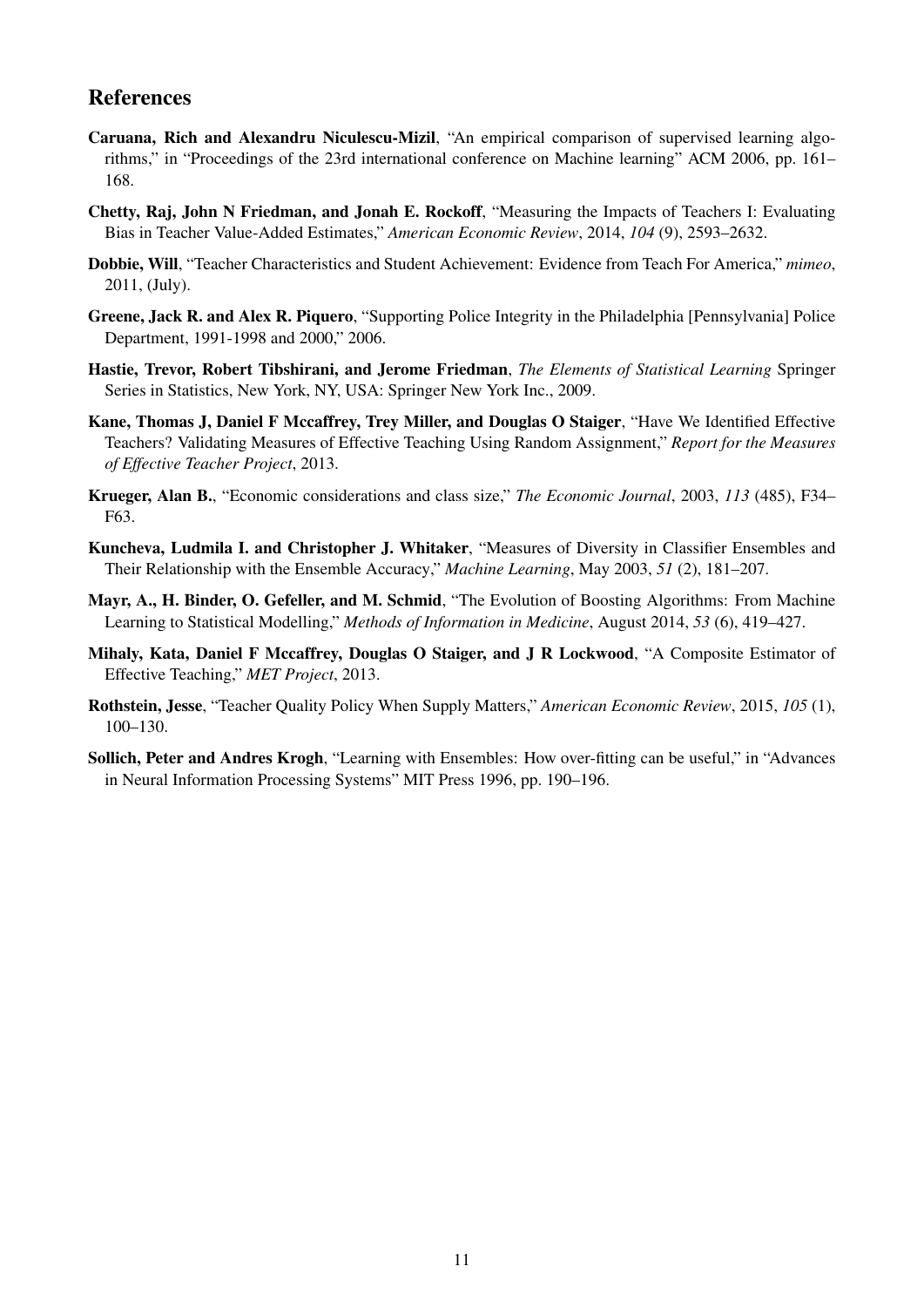<span id="page-12-0"></span>

| <b>Outcome Variables</b>       | Mean | SD   |
|--------------------------------|------|------|
| Physical Abuse (ever)          | 0.17 | 0.37 |
| Verbal Abuse (ever)            | 0.1  | 0.3  |
| Lack of Service (ever)         | 0.08 | 0.28 |
| Internal Investigations (ever) | 0.15 | 0.36 |
| Off Duty Incidents (ever)      | 0.1  | 0.3  |
| Police Shootings (ever)        | 0.05 | 0.22 |
| "Other" Misconduct             | 0.08 | 0.28 |
| Departmental Discipline        | 03   | በ 46 |

TABLE 1: Summary statistics for outcome variables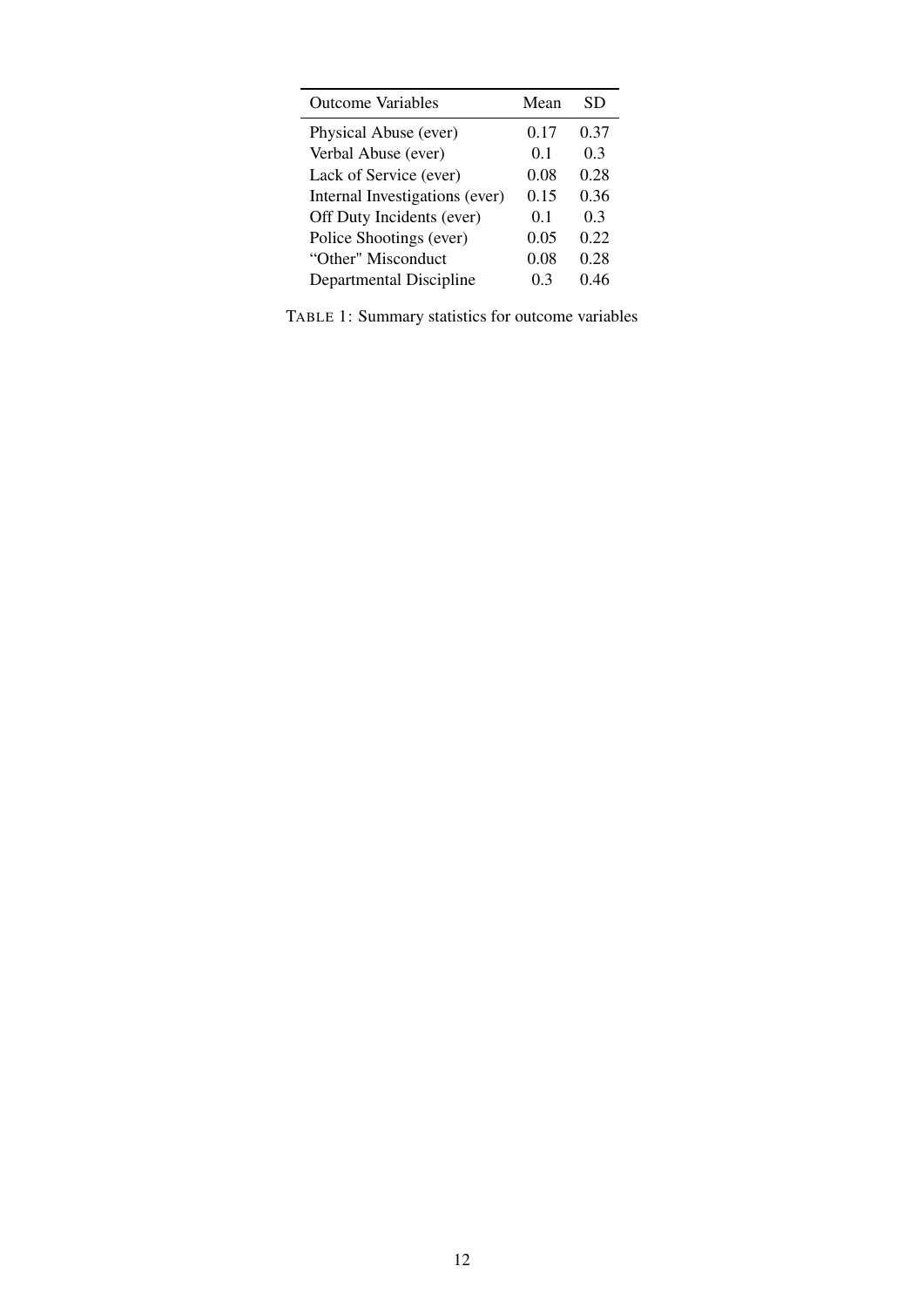<span id="page-13-0"></span>

| Predictors                                                     | Mean             | <b>SD</b>        |
|----------------------------------------------------------------|------------------|------------------|
| Age                                                            | 26.71            | 6.19             |
| Race $(1 = non-white)$                                         | 0.55             | 0.5              |
| Sex (1=female)                                                 | 0.33             | 0.47             |
| Recipient of veteran's Preference (1=yes)                      | 0.08             | 0.38             |
| Military Reserve Status (1=yes)                                | 0.02             | 0.13             |
| Number of Files                                                | 1.16             | 0.49             |
| Total # of addresses in past 10 years                          | 3.42             | 2.28             |
| Registered voter in Philadelphia (1=yes)                       | 0.95             | 0.21             |
| Registered voter in other location (1=yes)                     | 0.03             | 0.16             |
| Has valid PA driver's license (1=yes)                          | $\mathbf{1}$     | 0.02             |
| PA license ever suspended (1=yes)                              | 0.2              | 0.4              |
| License from other state suspended $(1 = yes)$                 | 0.02             | 0.14             |
| Ever involved in car accident (1=yes)                          | 0.67             | 0.47             |
| Total # of car accidents involved in                           | 1.51             | 0.86             |
| Received traffic ticket in past 5 years (1=yes)                | 0.39             | 0.49             |
| Total # of traffic tickets issused                             | 1.54             | 1.07             |
| Years of schooling                                             | 13.24            | 1.77             |
| Total # of schools listed                                      | 4.6              | 1.83             |
| Total # of prior jobs                                          | 5.23             | 2.71             |
| Any length of unemployment? (1=yes)                            | 0.68             | 0.47             |
| Ever been dismissed / fired (1=yes)                            | 0.28             | 0.45             |
| Ever been dismissed from organization (1=yes)                  | 0.02             | 0.13             |
| Ever member of violent organization (1=yes)                    | $\boldsymbol{0}$ | 0.04             |
| Behind on bills? (1=yes)                                       | 0.28             | 0.45             |
| Any loans, debt in excess of \$1000 (1=yes)                    | 0.66             | 0.47             |
| Total amount owed-consumer debt (USD)                          | 5972.19          | 8452.52          |
| Ever filed for bankruptcy (1=yes)                              | 0.03             | 0.16             |
| Under court order? $(1 = yes)$                                 | 0.07             | 0.26             |
| Ever member of military $(1 = yes)$                            | 0.17             | 0.38             |
| Type of military discharge                                     | 0.03             | 0.17             |
| Any parent a police officer $(1 = yes)$                        | 0.11             | 0.31             |
| Total # of children                                            | 0.94             | 1.28             |
| Total # of siblings                                            | 3.2              | 2.3              |
| Total # of family members arrested                             | 0.6              | 0.97             |
| Currently charged with any crime (1=yes)                       | $\boldsymbol{0}$ | 0.05             |
| Currently on probation/parole (1=yes)                          | $\mathbf{0}$     | $\boldsymbol{0}$ |
| Presently free on bail or ROR (1=yes)                          | $\mathbf{0}$     | $\overline{0}$   |
| Currently wanted on outstanding warrant (1=yes)                | $\overline{0}$   | 0.03             |
| Currently subject of a protection from abuse complaint (1=yes) | $\overline{0}$   | 0.05             |
| Currently under indictment (1=yes)                             | $\overline{0}$   | $\boldsymbol{0}$ |
| Ever interviewed or questioned by law enforcement? (1=yes)     | 0.53             | 0.5              |
| Ever been arrested? $(1 = yes)$                                | 0.16             | 0.36             |
| Ever been convicted of a crime? $(1 = yes)$                    | 0.04             | 0.2              |
| Ever on probation / parole? (1=yes)                            | 0.03             | 0.16             |
| Ever paid a fine? $(1 = yes)$                                  | 0.37             | 0.48             |
| Ever had to pay restitution? $(1 = yes)$                       | 0.02             | 0.15             |
| Ever had to pay any court cost? $(1=yes)$                      | 0.1              | 0.3              |
| Ever had to post bail? $(1 = yes)$                             | 0.02             | 0.15             |
| Ever lost or forfeited posted bail? (1=yes)                    | $\boldsymbol{0}$ | 0.05             |
| Ever been a defendant in a criminal case (1=yes)               | 0.06             | 0.23             |
| Ever been questioned about a crime $(1 = yes)$                 | 0.25             | 0.43             |
| Ever received a subpoena (1=yes)                               | 0.26             | 0.44             |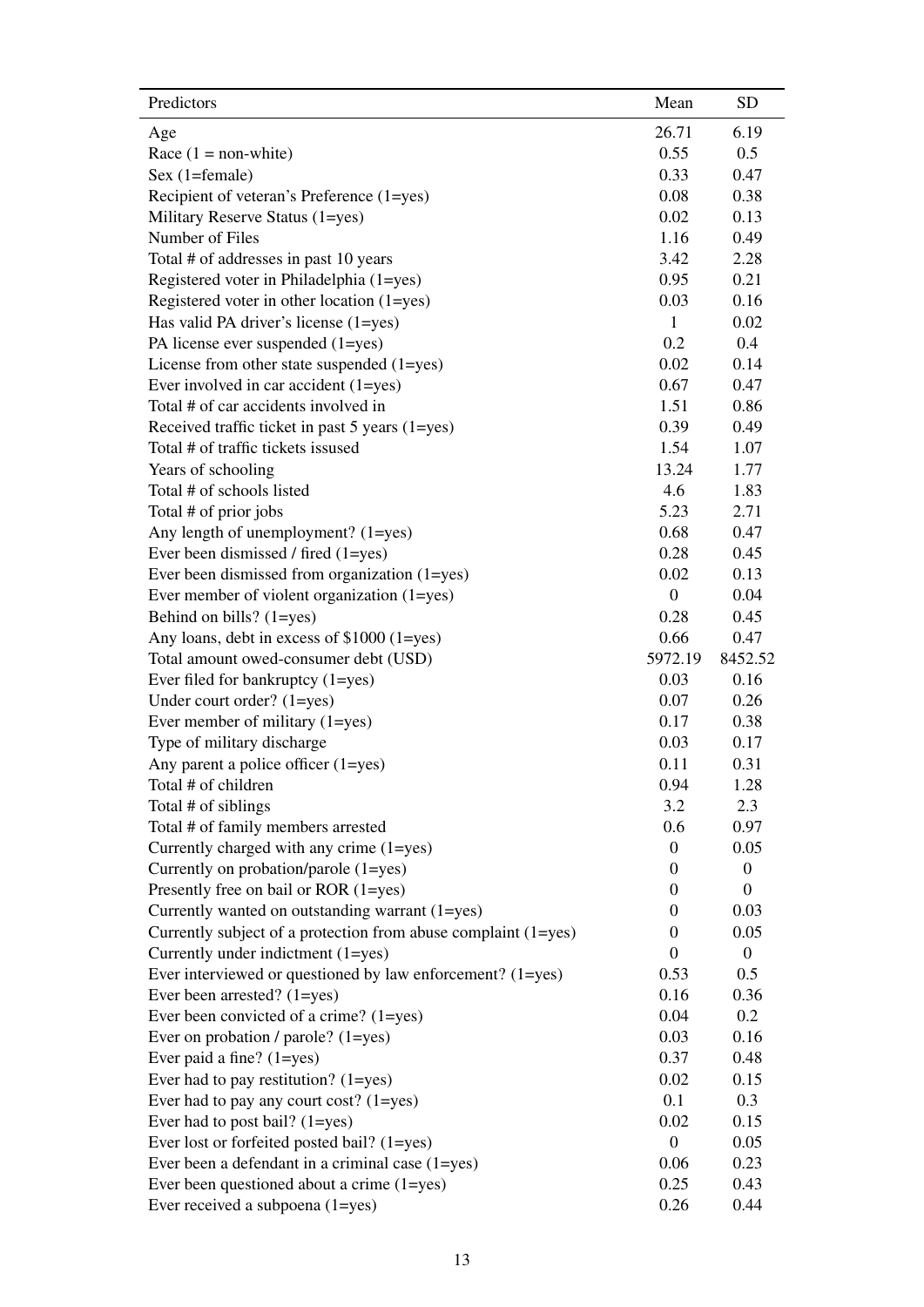| Predictors                                                             | Mean             | <b>SD</b> |
|------------------------------------------------------------------------|------------------|-----------|
| Ever plead "no contest" to a criminal charge $(1 = yes)$               | 0.02             | 0.13      |
| Ever had police come to your house to investigate a crime $(1 = yes)$  | 0.21             | 0.41      |
| Ever been subject of a protection from abuse order $(1 = yes)$         | 0.03             | 0.17      |
| Ever been subject of a criminal complaint $(1 = yes)$                  | 0.02             | 0.15      |
| Ever been a character witness (1=yes)                                  | 0.04             | 0.2       |
| Ever been investigated for child abuse $/$ neglect $(1 = yes)$         | 0.03             | 0.16      |
| Ever been investigated for spousal abuse (1=yes)                       | $\boldsymbol{0}$ | 0.03      |
| Ever applied for LE job? $(1 = yes)$                                   | 0.51             | 0.5       |
| Total # of times not hired                                             | 0.91             | 1.5       |
| Ever been a member of PPD or other lae enforcement agency? $(1 = yes)$ | 0.09             | 0.29      |
| Ever applied for job with city of Philadelphia (1=yes)                 | 0.45             | 0.5       |
| Total # of times not hired for city job                                | 0.53             | 0.85      |
| Ever used solvents, inhalants, etc. (1=yes)                            | 0.05             | 0.21      |
| Ever sold solvents, inhalants, etc. (1=yes)                            | 0.04             | 0.19      |
| Ever sold or given prescription drugs $(1 = yes)$                      | 0.21             | 0.41      |
| Possessed marijuana past 6 months (1=yes)                              | 0.02             | 0.14      |
| Ever possessed marijuana (1=yes)                                       | 0.45             | 0.5       |
| Used marijuana past 6 months $(1 = yes)$                               | $\overline{0}$   | 0.03      |
| Ever used marijuana (1=yes)                                            | 0.48             | 0.5       |
| Ever possessed any illegal drug (1=yes)                                | 0.46             | 0.5       |
| Ever purchased any illegal drug (1=yes)                                | 0.14             | 0.35      |
| Ever "chipped-in" to purchase illegal drug $(1 = yes)$                 | 0.04             | 0.2       |
| Ever used any illegal drug (1=yes)                                     | 0.48             | 0.5       |
| Ever been present when someone else used an illegal drug $(1 = yes)$   | 0.86             | 0.35      |
| Ever sold any type of illegal drug $(1 = yes)$                         | 0.2              | 0.4       |
| Now or ever owned firearm $(1 = yes)$                                  | 0.25             | 0.43      |
| Ever obtained a permit to carry firearm (1=yes)                        | 0.12             | 0.33      |
| Polygraph - total number of times taken                                | 1.54             | 0.99      |
| Polygraph - total # of times deception indicated                       | 0.43             | 0.88      |
| Polygraph - total # of inconclusive tests                              | 0.02             | 0.15      |

TABLE 2: Summary statistics for predictor variables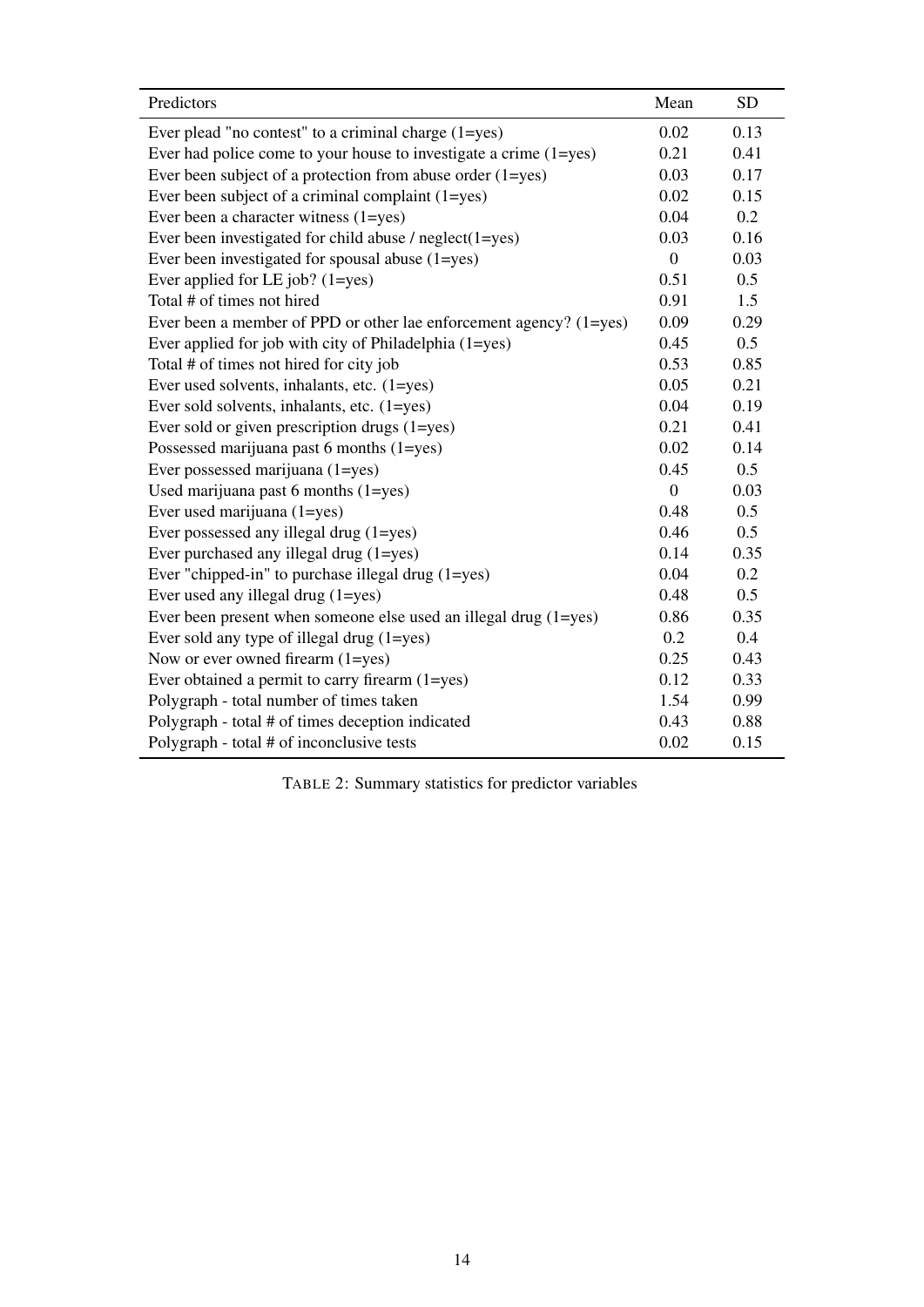<span id="page-15-1"></span>

|                               | <b>AUC</b> |           |  |
|-------------------------------|------------|-----------|--|
|                               | <b>PPD</b> | $MI$ .    |  |
| Dept. Discipline              | 0.5560695  | 0.5701806 |  |
| <b>Internal Investigation</b> | 0.5552798  | 0.5440366 |  |
| Lack of Service               | 0.5683092  | 0.5755264 |  |
| Off Duty                      | 0.5349831  | 0.5832576 |  |
| Other                         | 0.5899378  | 0.5882592 |  |
| <b>Physical Abuse</b>         | 0.582911   | 0.5617264 |  |
| Shooting                      | 0.5881667  | 0.6350581 |  |
| Verbal Abuse                  | 0.5515384  | 0.6066207 |  |

TABLE 3: Area under the curve for the machine learning and PPD rankings.

<span id="page-15-0"></span>

|                                | Precision PPD | Precision ML Difference |            | p-value |
|--------------------------------|---------------|-------------------------|------------|---------|
| <b>Stacked</b>                 | 0.119         | 0.165                   | $0.045***$ | 0.001   |
| Departmental Discipline        | 0.296         | 0.367                   | 0.071      | 0.100   |
| <b>Internal Investigations</b> | 0.143         | 0.173                   | 0.030      | 0.370   |
| Lack of service complaints     | 0.092         | 0.097                   | 0.005      | 0.848   |
| Off duty incidents             | 0.071         | 0.117                   | 0.046      | 0.117   |
| Physical abuse complaints      | 0.138         | 0.224                   | $0.086**$  | 0.020   |
| Verbal Abuse complaints        | 0.087         | 0.143                   | $0.056*$   | 0.054   |
| <b>Shootings</b>               | 0.046         | 0.082                   | 0.036      | 0.144   |
| Other                          | 0.082         | 0.112                   | 0.030      | 0.303   |

\*\*\* $p < 0.01$ , \*\* $p < 0.05$ , \* $p < 0.1$ 

TABLE 4: Outcome-level and stacked precision.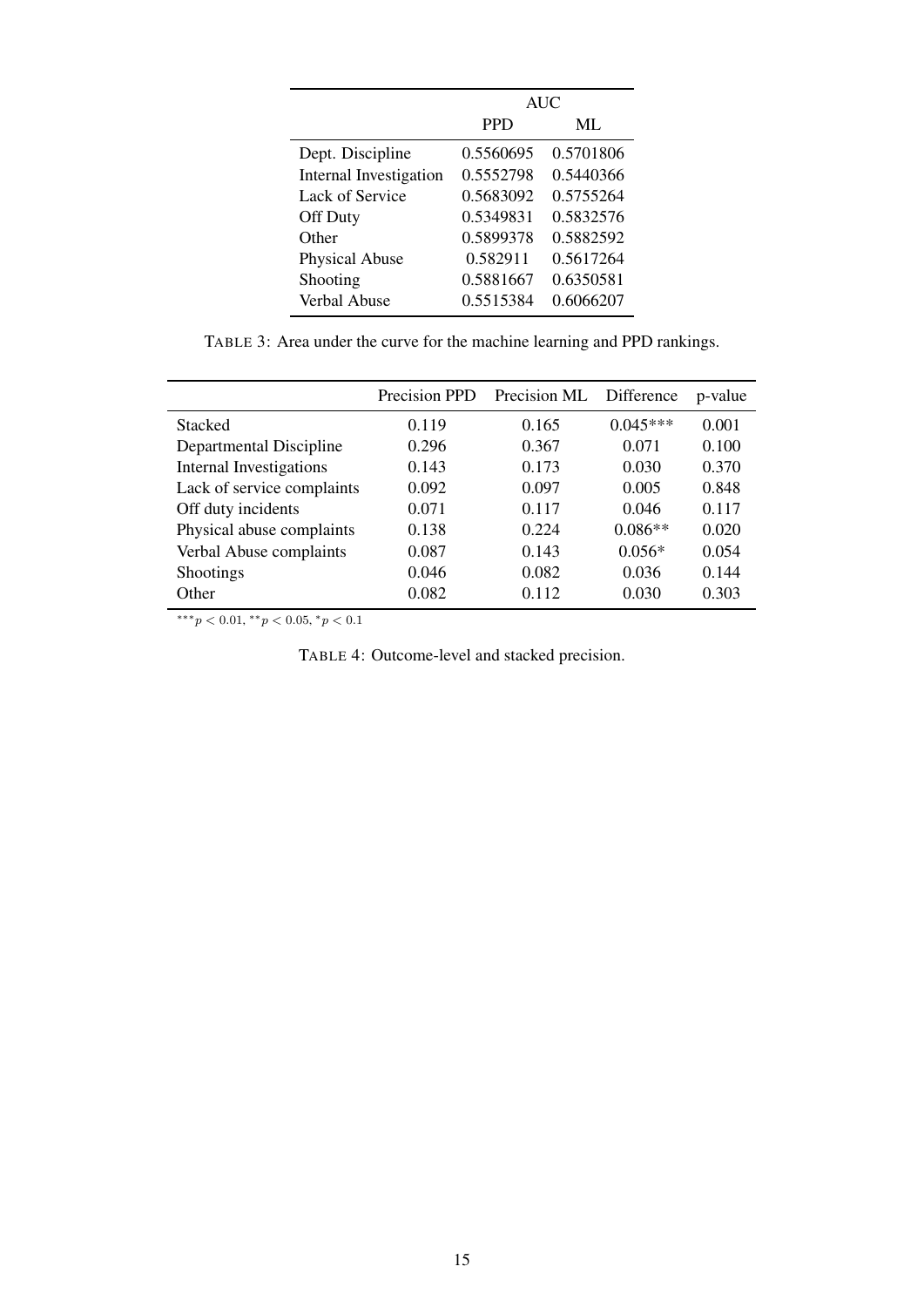<span id="page-16-0"></span>

FIGURE 1: Change in misconducts when deselecting by sampling from the middle 33% of the risk disrtibution.

<span id="page-16-1"></span>

FIGURE 2: Change in misconducts when deselecting by sampling from the middle 50% of the risk disrtibution.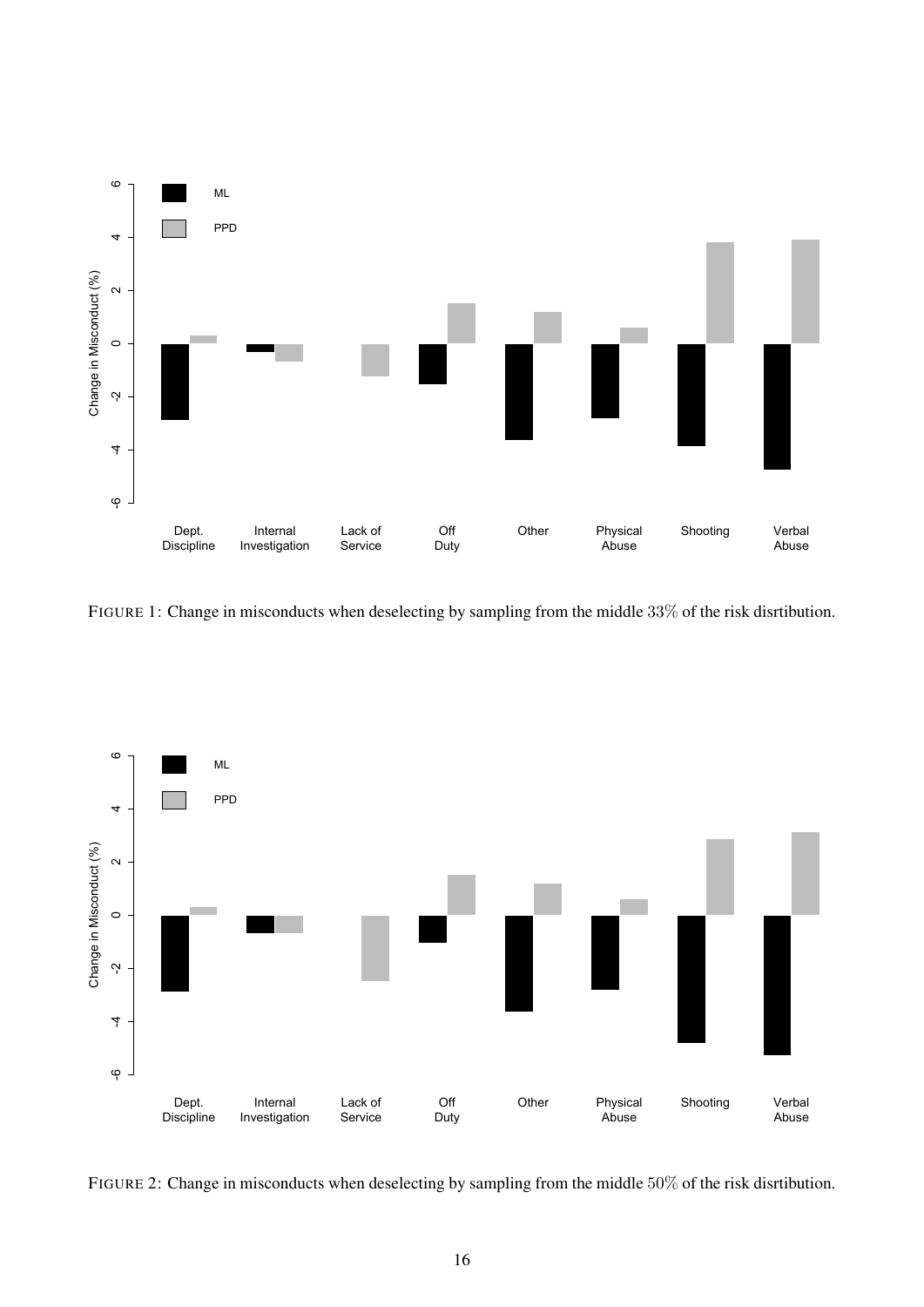

FIGURE 3: Change in misconducts when deselecting by sampling from the middle 66% of the risk disrtibution.

<span id="page-17-0"></span>

FIGURE 4: Change in misconducts when deselecting by sampling from the middle 66% of the risk disrtibution.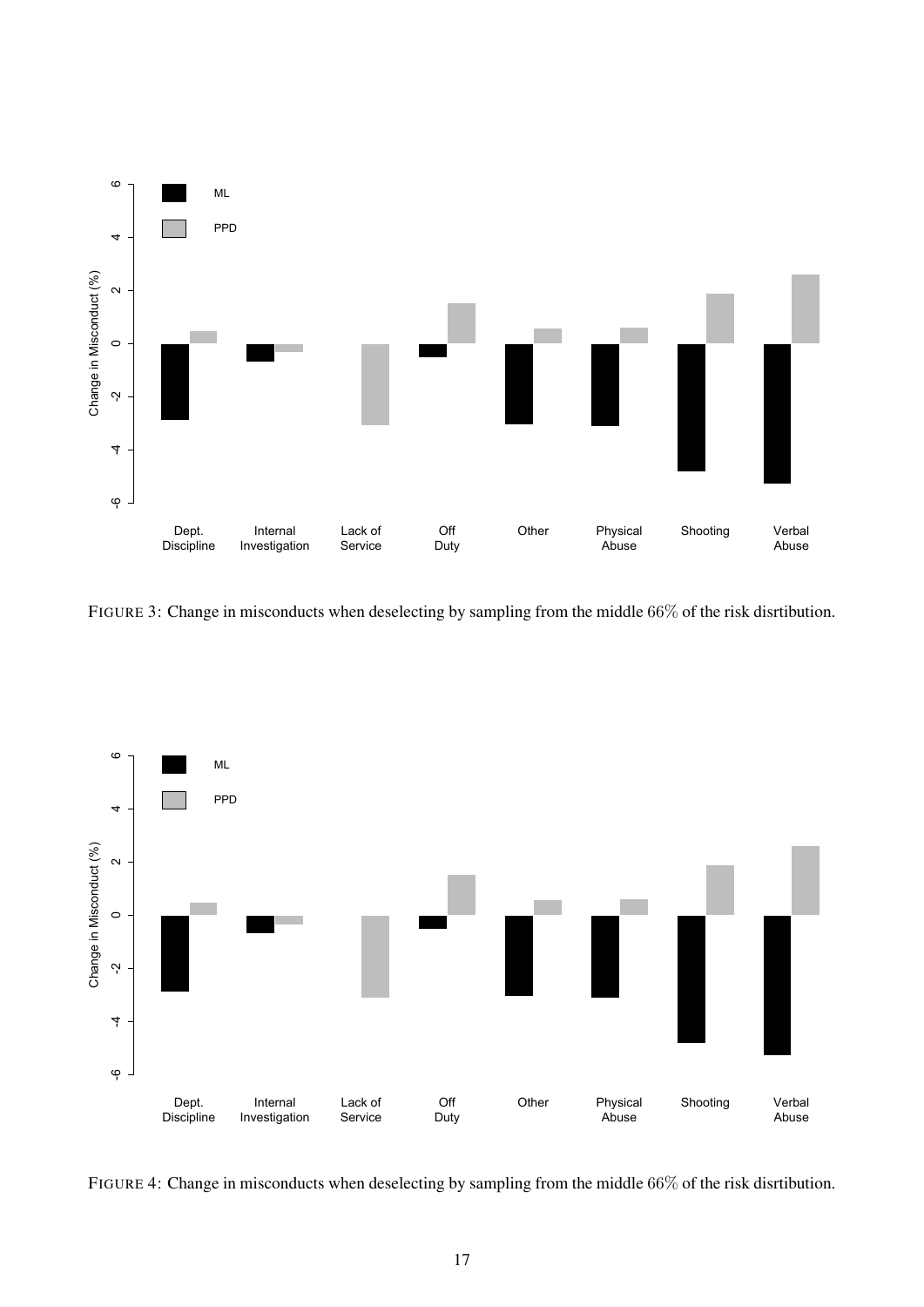<span id="page-18-0"></span>

| Comparison             |             | ML vs. Status Ouo |             |          | PPD vs. Status Quo |          |            | ML vs. PPD  |             |
|------------------------|-------------|-------------------|-------------|----------|--------------------|----------|------------|-------------|-------------|
| <b>Risk Range</b>      | 33%         | $50\%$            | 66%         | 33%      | 50%                | 66%      | 33\%       | 50%         | 66%         |
| Dept. Discipline       | $-0.029***$ | $-0.029***$       | $-0.029***$ | 0.003    | 0.003              | 0.005    | $-0.032**$ | $-0.030**$  | $-0.034**$  |
| Internal Investigation | $-0.003$    | $-0.007$          | $-0.007$    | $-0.007$ | $-0.007$           | $-0.003$ | 0.007      | 0.003       | 0.000       |
| Lack of Service        | 0.000       | 0.000             | 0.000       | $-0.012$ | $-0.025$           | $-0.031$ | 0.012      | 0.025       | 0.025       |
| Off Duty               | $-0.015$    | $-0.01$           | $-0.005$    | 0.015    | 0.015              | 0.015    | $-0.031$   | $-0.023$    | $-0.021$    |
| Other                  | $-0.036*$   | $-0.036*$         | $-0.03$     | 0.012    | 0.012              | 0.006    | $-0.048*$  | $-0.048*$   | $-0.036$    |
| Physical Abuse         | $-0.028$    | $-0.028*$         | $-0.031**$  | 0.006    | 0.006              | 0.006    | $-0.034*$  | $-0.034*$   | $-0.040*$   |
| <b>Shooting</b>        | $-0.038*$   | $-0.048*$         | $-0.048*$   | 0.038    | 0.029              | 0.019    | $-0.077*$  | $-0.077**$  | $-0.067**$  |
| Verbal Abuse           | $-0.047**$  | $-0.053**$        | $-0.053**$  | 0.039    | 0.032              | 0.026    | $-0.089**$ | $-0.079***$ | $-0.079***$ |

 $***p<0.01, **p<0.05, *p<0.1$ 

TABLE 5: The change in misconducts at the median from 1,000 bootstrap samples of the deselection exercise. The first set of results compare the change in misconducts between the machine learning-altered list and original list, the second set for PPD-altered list and the original list, and the third set for the machine learning-altered and the PPD-altered list.

<span id="page-18-1"></span>

|                    |            |                      | <b>Outcome</b> $\triangle_{ML} - \triangle_{PPD}$ $\triangle_{ML} - \triangle_{PPD}$ $ML_{prec} - PPD_{prec}$ $ML_{prec} - PPD_{prec}$ |                    |
|--------------------|------------|----------------------|----------------------------------------------------------------------------------------------------------------------------------------|--------------------|
| class              | $-0.0052*$ | 0.0039               | $-0.0022$                                                                                                                              | 0.0065             |
|                    | (0.0030)   | (0.0111)             | (0.0024)                                                                                                                               | (0.0104)           |
| class <sup>2</sup> |            | $-0.0005$<br>(0.006) |                                                                                                                                        | 0.0065<br>(0.0104) |

\*\*\* $p < 0.01$ , \*\* $p < 0.05$ , \* $p < 0.1$ 

TABLE 6: Tests for task confounding.